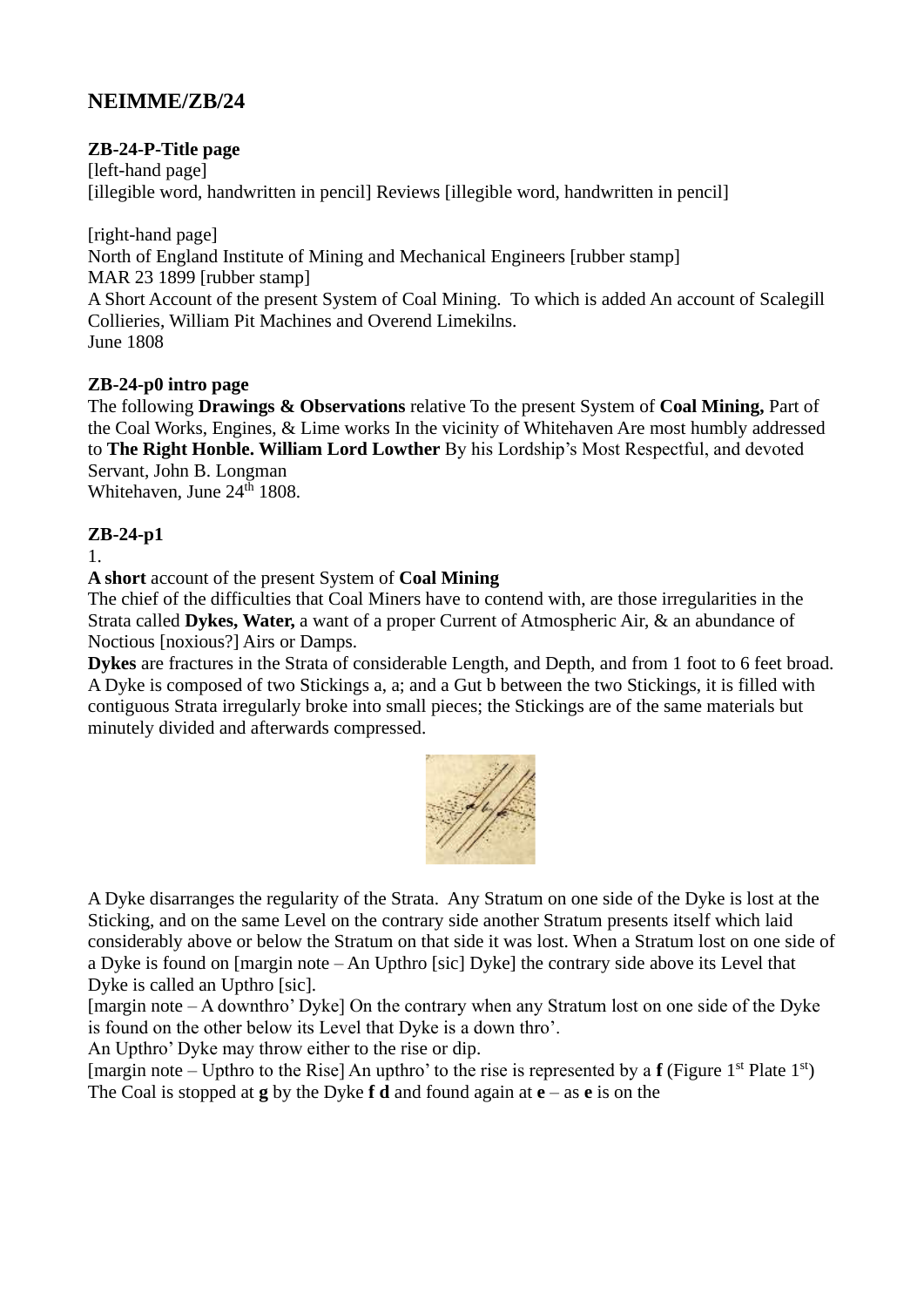



**A**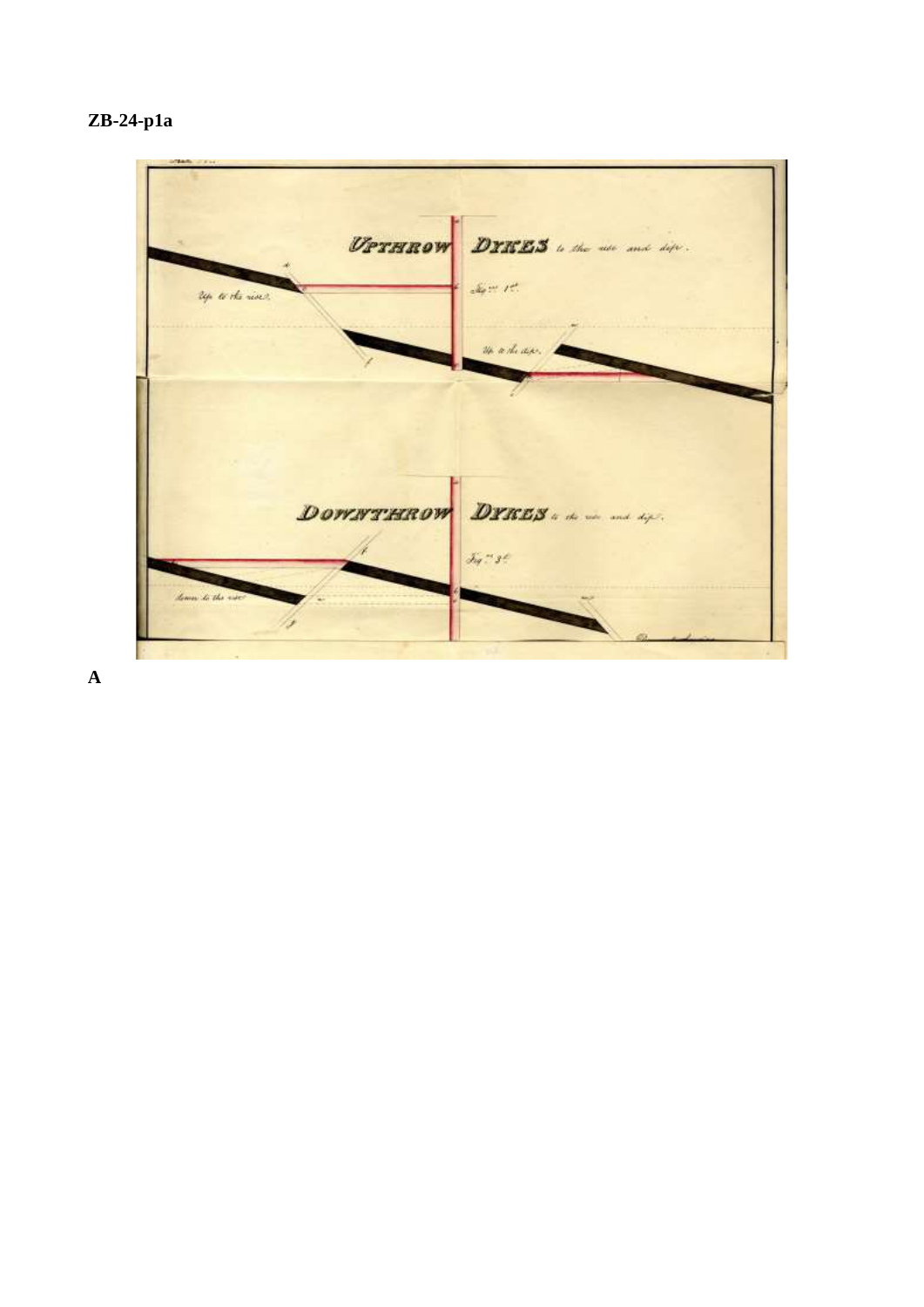## **ZB-24-p2-3**

2

The rise side of the Dyke and higher than **g** the Dyke is an upthro' to the rise.

Upthro' to the dip [marginal note or subheading]

An upthro' to the dip is shewn by **n o** The Coal is lost at **h** and found at **m**, as **m** is to the dip of the Dyke and above **h**

The Dyke throws up to the dip.

Downthro' to the rise [marginal note or subheading]

A Downthro' Dyke may throw either to the rise or dip. A downthro to the rise is shewn by **f, g,**  Figre. 3rd. The Coal is lost at **d**, and found again at **e** on the rise side of the Dyke and considerably lower than **d –** the Dyke therefore throws down to the rise.

Downthro' to the dip [[marginal note or subheading]

**m** – **l** Figre. 3<sup>rd</sup>, is a downthro' to the dip, the Coal is depressed from **i** to **k** and as **k** is on the dip side of the dyke, it throws down to the dip.

**Hitches** are a certain modification of Dykes. When any Stratum is thrown up or down, not so far as its own height; the Dyke is then termed a Hitch.

Whenever a Dyke is met with first at the sill and then runs towards the roof making an angle **a.b.c** 

with the Perpendicular Line **a, b,** it is an upthro' Dyke and the Coal is certain to be found above head on the other side of the Dyke but when the Dyke is found first at the Roof and then slopes in the





As all dykes present themselves in

these two Shapes, Miners know on inspection whether to search for the Coal above or below.

Dykes divide the different Strata of Coal into parts, any part bounded every way by Dykes

#### 3.

Coal fields [marginal note or subheading]

\_\_\_\_\_\_\_\_\_\_\_\_\_\_\_\_\_\_\_\_\_\_\_\_\_\_\_\_\_\_\_\_\_\_\_\_\_

#### Is called a **Coal Field**

Numerous Coal fields are found in extensive Collieries and their boundary dykes are some of those already described, but which, and to what extent, is very uncertain as is the Shape and extent of the Coal field. These variations in the Dykes and Coal fields give rise to two branches of Mining. The first is Setting over the Dykes from one Coal field to another – and the second, The proper Tryals to be made to ascertain the extent of the New Coal field.

1<sup>st</sup>. Setting over Hitches, or Dykes is a very extensive branch in which much variety occurs. Some general principles may be laid down but so many local circumstances are to be taken into the question that none of them can be strictly adhered to.

Setting over a Dyke that throws up to the rise;-

To win the Coal at **e** Figre. 1<sup>st</sup> from  $\mathbf{g} - A$  Sloping Drift must be drove parrallel [sic] with the Dyke rising so many Inches in every Yard of Length, according to the situation and extent of the throw. In this case as the Coals have to be brought down the Drift it may rise 6 Inches in a Yard or 1 Yard in 6. This Drift is shewn by Figre.  $2<sup>nd</sup>$  and  $4<sup>th</sup>$  Plate 1st...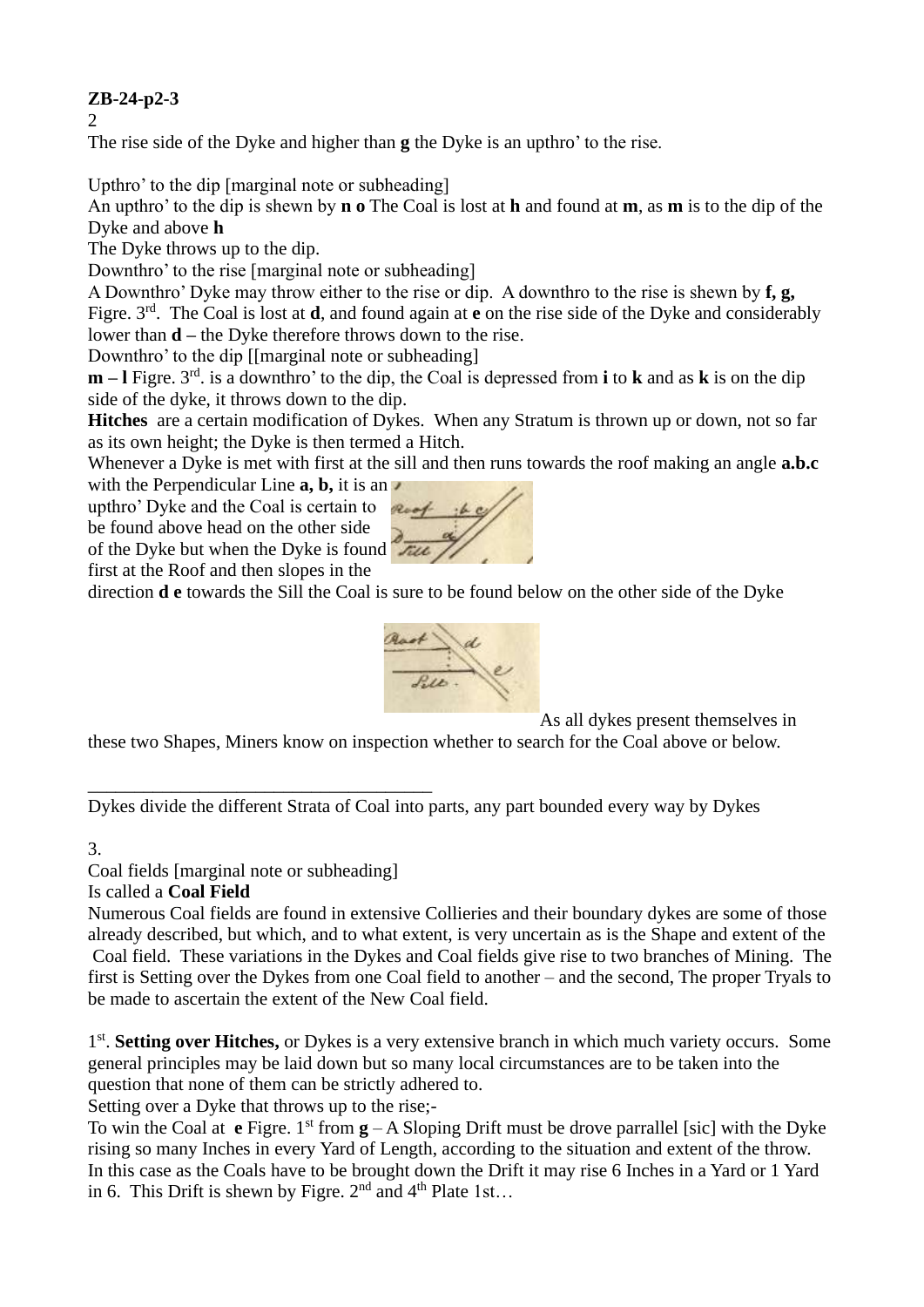When the distance of the throw is great, and the distance from **e** to the Shaft **a, b, c** (Figre. 1) not far; a Stone Drift **a, b** is sometimes drove and the Coals are carried on this Drift to the Shaft from **e,** instead of carrying them down the Sloping Drift and from  $g$  to  $c$  (Fig. 1<sup>st</sup>). This saves a distance in their Carriage equal to the Length of the Sloping Drift, and in raising them up the Shaft **a, b, c,** a distance equal to **c b.** 

## **ZB-24-p4-5**

4.

To set over a Dyke throwing up to the dip.

A Stone Drift **h, i** is drove upon a Level Line directly to the dip 'till it intersects the Coal at **i** – or, as it is sometimes done to save expence, drove rising to the dip towards the Coal in the direction **h, k,** this shortens the Length of the Stone Drift. -

To set over a Dyke throwing to the rise.

A Stone Drift must be drove to the rise as is shewn by  $\mathbf{d}$ ,  $\mathbf{h}$ , Figre. 3<sup>rd</sup>. Sometimes it is drove dipping to the rise as is shewn by the dotted Lines **d p** by which means it reaches the Coal sooner than the Drift **d h.**

To set over a downthro' Dyke to the dip.

If the throw does not exceed 5 or 6 yds., A Stone Drift must be drove parallel with the Dyke, dipping or Sloping down till it reaches the Coal **k** Figre. 3rd (from the Coal **i**) This drift is the same as that shewn by Figres. 3 and 4, only supposing that it is drove downwards from the high end. When the throw is a good distance say 10 or 20 Fathoms, The Pit **a, b, c** is sunk down from **b** to **c** and a Stone drift **c, k** drove till it gets the Coal at **k.**

**\_\_\_\_\_\_\_\_\_\_\_\_\_\_\_\_\_\_\_\_\_\_\_\_\_\_\_\_\_\_\_\_\_\_\_\_\_\_\_** 2<sup>nd</sup>. Proper Tryals to be made to ascertain the extent of the New Coal field.

When a Pit is sunk, Three tryal Drifts in Coal are generally set away, Two **A B** & **A C** on the Water Level Line of the Strata, and one **A D** to the rise. By having these Tryal



Tryal Drifts at a proper distance before the common workings, time is allowed to set over any Dyke that may be met with and to gain a fresh set of workings in the New field of Coal, or as it is termed to open it out; - These tryal Drifts are then to be set away in the New field in the most suitable directions. Tryal Drifts are necessary in Collieries having any inflammable Air, when there is no need of them otherwise. They give time for the inflammable air to discharge itself before the Common Workings are set forward, They also are necessary in particular situations to Drain the Coal of its Water and to carry it into the Sump &c.

\_\_\_\_\_\_\_\_\_\_\_\_\_\_\_\_\_\_\_\_\_\_\_\_\_\_\_\_\_\_\_\_\_\_\_\_\_\_\_\_\_\_\_\_\_\_\_\_\_

**ZB-24-p6-7** 6.

5.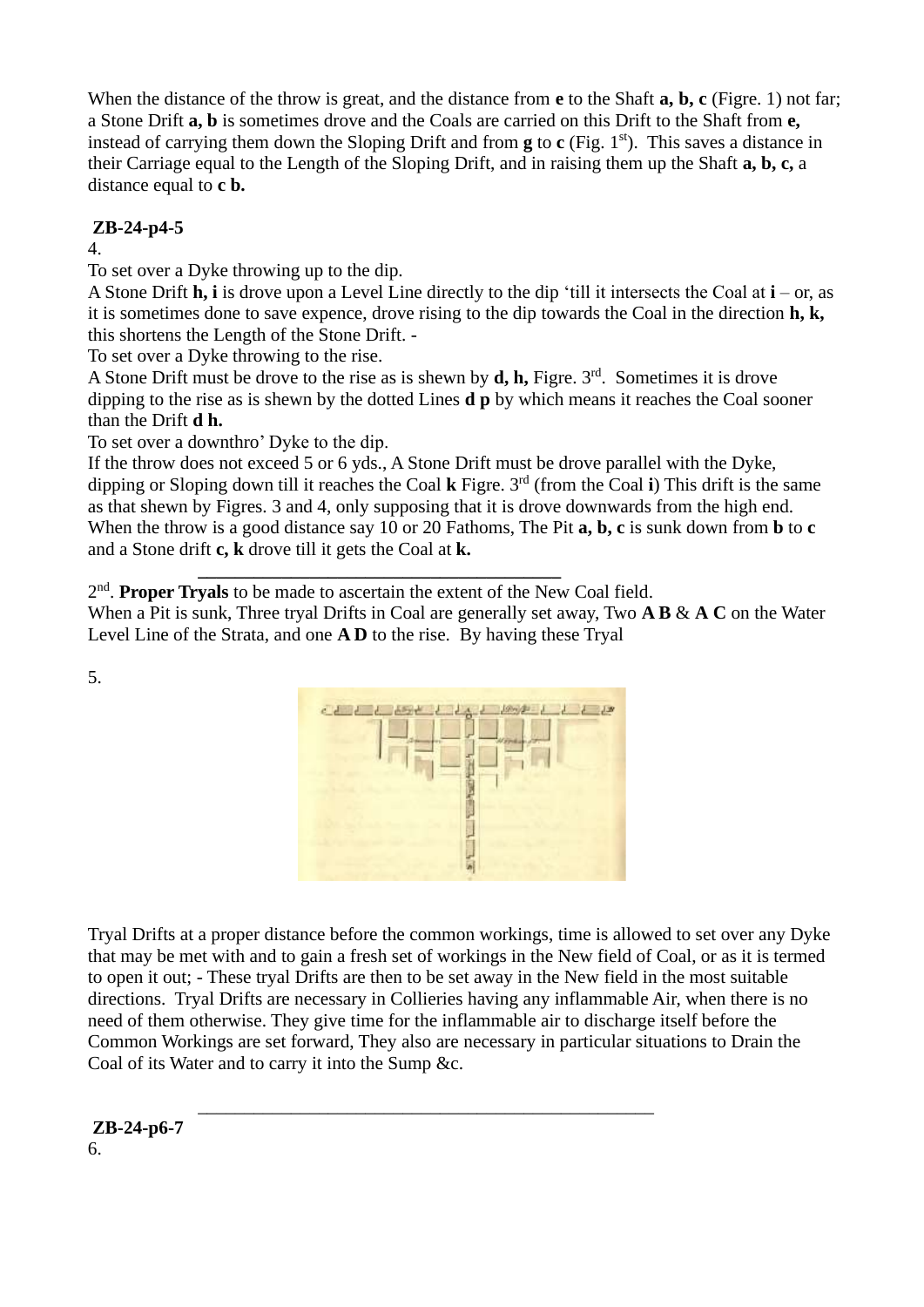Water in Mines [pencilled note inserted here – 'This when' plus 2 more illegible words] is a very troublesome visitor, making its way down Dykes and from them thro' the beds of the Strata into the Mine also thro' the beds of those Strata that run out to the surface.

It always runs to the lowest part of the Mine where proper room is made to hold it for stated times when it is drawn out either with Engines, Horse Ginns, or other Powers.

Into mines that are above the Levels of any part of the surface adjoining, a Stone Drift is drove on a Level by which all the Water above it is carried out at no expence and if it is found necessary to work below this Level the water that part makes is lifted into it by Steam Engines or other Powers. Water is found in the greatest quantity immediately below the surface and it diminishes as the Depth increases.

7.

**A Want** of a **sufficient Current** of Atmospheric Air in Mines must always be avoided, but it is most prejudicial and indeed fatal to the lives of Miners in those Mines where any of the Noctious Airs abound.

\_\_\_\_\_\_\_\_\_\_\_\_\_\_\_\_\_\_\_\_\_\_\_\_\_\_\_\_\_\_\_\_\_\_\_\_\_\_\_\_\_\_\_\_\_\_\_

Two different methods are used to ventilate Mines according as they are circumstanced. - If they are not extensive nor troubled with Noctious Airs the Atmospheric air is left to circulate naturally round them, the Miners using these precautions, That there be two pit shafts communicating together and that the top of one be higher than the top of the other.

As the temperature of all Mines increases downwards from the Surface the air in them becomes Rarer and rarer to the bottom of the pit



Thus suppose any Pit **A C**, the Air will be rarer at **C** than at **A**, if the Pit communicates with another **B D E,** and if that pit top is continued above the other Pit top any distance **D E** 'till the Air at that part be as rare

## **ZB-24-p8-9**

8.

Rare or somewhat rarer than the Air in the Mine at **B** Then will the Denser air at the surface **A D** descend down the Pit **A C**, get an increase of temperature, become rarer, and ascend up the Pit **B D E,** by which means a current circulates round the Mine, but its constancy is very much hindered by different causes, such as whenever the Air at the Surface suddenly acquires an increase of temperature so as to exceed that of the Mine. This often takes place in Summer and again, the direction and velocity of the wind [?] increase or retard the Current of Air. At the time when there is a stagnation in the Mine from any of the above causes, if there was any Noctious Airs they would accumulate and become prejudicial, either from their Inflammable or Unrespireable [sic] qualities. When they are found in any quantity, Miners adopt a second method of Ventilation. They endeavour to force a proper current round the Mine by artificial means, none of which answer so well as a Large fire placed at the Pit bottom say at **C**. The heat it emits rarefies the Air coming down the Pit **A B** and causes it to ascend up the Pit **C D** with great velocity. When it reaches the Pit top **D** it is warmer and rarer than the surrounding Atmosphere and uses to a considerable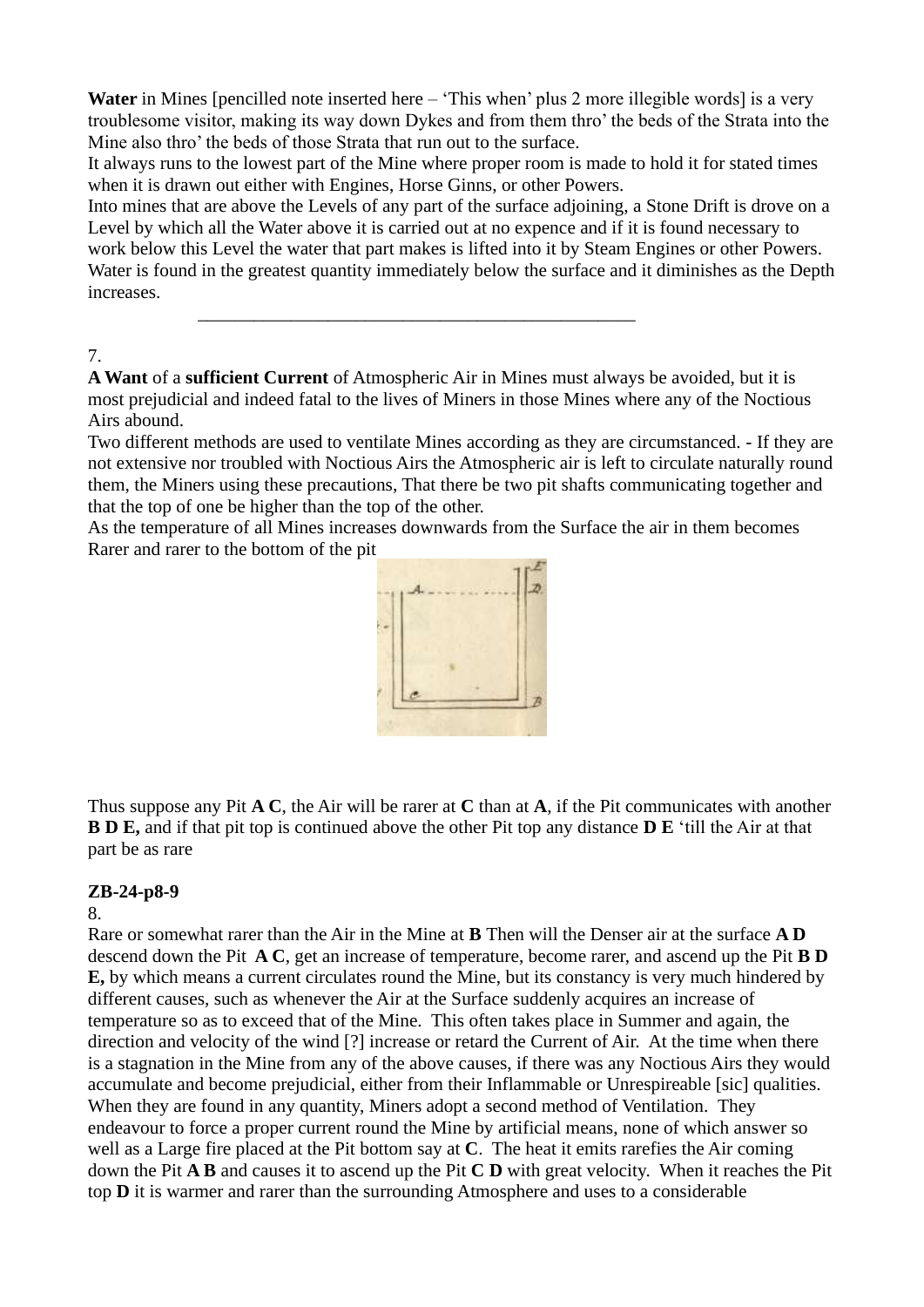

9

considerable [sic] height in it, say to **E.**

If the fire be well attended to, and kept burning constantly with the same degree of heat a constant Current of Air may be depended upon, but it is difficult to carry it round every part of an extensive Mine, and if one part be left without Air there the Noctious Airs collect and catch the Miner by surprise. The following method is adopted to carry the Air round by the foreheads [?] of the Mine -



At **B, A C, E E, G H & I K,** are ranges, or two workings going parallel, between which there are Cross Workings **a, b, c, d** &c, made narrow at one end, These Cross workings are named Thirls. All the Thirls in each range are made up except that one next the foreheads of the Range. Ranges are meant to carry the

## **ZB-24-p10-11**

10.

The air from the part they commence to where they end without letting it pass thro' them. 18, 19, 20, 21, 22 23 are doors across leading workings for the Convenience of bringing Coals thro' that way; Where there is no Coals to bring thro' workings that require stops for the air these Doors are not necessary and fixed stops will do, as at 1, 2, 3, 4, 5, 6, &c to 17. From this arrangement it will be easy to trace the Course of the Atmospheric Air from its entrance at the Pit **A** till it ascends up the Pit **L**. It commences at **A** and goes round in the direction shewn by the Pricked Line and arrows touching the points **a, v, w, f, g, h, i, k, l m, n, o, p, q, r, u, t** But if by accident the Doors 18-19 are left open the air will not go round by **a v w f g** but by **A** 19 18 [illegible symbol] [word erased] leaving that part of the Mine from **C** to **E** without a current of Air or as the Miners term it, neuter. If that part so left neuter makes any Inflammable Air and if the Doors should open a Length of time (say 24 Hours) a great body of it will be collected together. When the Coal Laggers [?haggers?] come to work and do not perceive the Doors open they go directly into the

#### 11.

Inflammable Air without perceiving it. Hence the source of all the accidents by Fire.

\_\_\_\_\_\_\_\_\_\_\_\_\_\_\_\_\_\_\_\_\_\_\_\_\_\_\_\_\_\_\_\_\_\_\_\_\_\_\_\_\_\_

The Noctious Airs or Gasses [sic] incident to Mines are Carburretted [sic] Hydrogen Gass [sic], Carbonic Acid Gass & Azatic [?] Gass.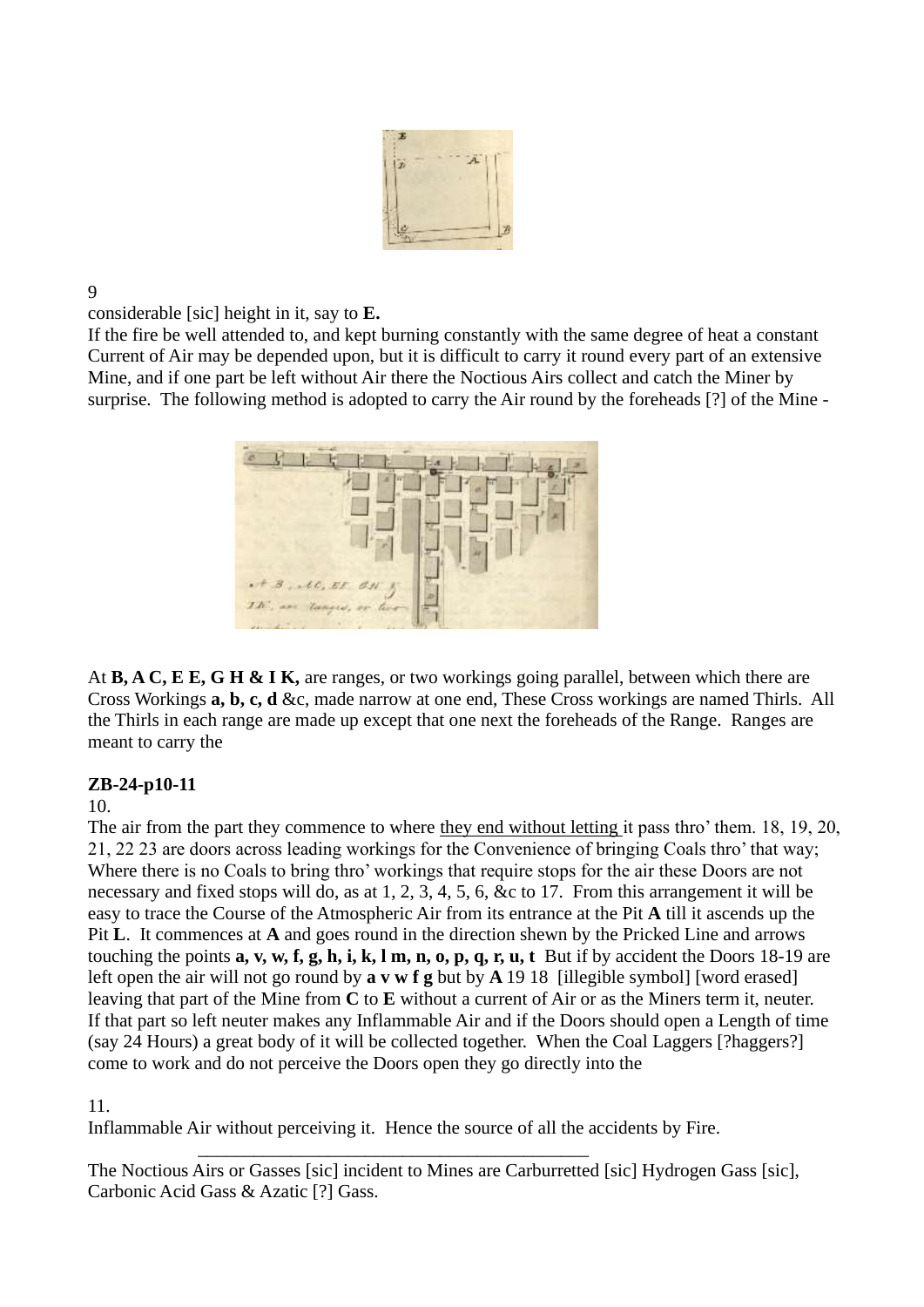**Carburetted Hydrogen Gass, Inflammable Air, or Foul Air,** is found in the greatest abundance in Coal Mines, It is the lightest of all airs except pure Hydrogen, Its leading property is inflammability, It can be set on fire by a Candle, an Electric Sparke [sic], or by the Sparkes from a Steel Mill. When collected in a sufficient quantity and set on Fire it produces an explosion, which is owing to the Hydrogen of the Carburetted Hydrogen uniting instantaneously with the Oxyagen [sic] of the Atmospheric Air and forming the dense body of Water. The immense body of those Airs required to make a very small quantity of water and the quickness with which they pass from Airs into Water make a Vaccuum [sic], It is the surrounding Air rushing in every direction into this Vaccuum that is

## **ZB-24-p12-13**

#### 12.

Is called the explosion or the blast. At the same time that the Hydrogen and Oxyagen are uniting together The Carbon of the Carburetted Hydrogen and more of the Oxyagen of the Atmospheric Air unite and form Carbonic Acid, the other element of the Atmospheric Air the Azotic Gass being left uncombined.

An explosion knocks down the Doors, Wood Stops, &c, in that part of the Mine within the sphere of its action, so that a current of Atmospheric air is completely excluded. The poor Miner that has escaped the effects of the fire and the explosion, that is, if he is not burned to death [word erased] nor his Limbs all broken, has yet another effort to make to save himself, he runs to that part of the Mine where he supposes the fresh Air is, and endeavours to get from the Noctious Airs generated by the fire – but he very seldom accomplishes his object for he is in the Dark, his hands and face severely burned & perhaps some of his Limbs broken, & his sences [sic] so completely bewildered that he frequently runs to the place where he most wishes to avoid, If he should take a right direction his strength so often fails him that he

13.

he falls down on the Road and if he once falls he never can rise again by himself for the Carbonic Acid Gass or Choak [sic] Damp which is found next the Sill is the most fatal Air to the Miner. If he can keep his head up and his body erect he stands a better chance of escaping suffocation for the atmospheric Air is found in most abundance next the roof of the Mine, sometimes pure but most frequently mechanically mixed with the Azotic Gass in different portions; below them and next the Sill is the Carbonic Acid; & the Water which was made by the union of the Hydrogen and Oxyagen is found in small drops on the Roof, sides and Sill of the Mine, and bedewing the Clothes of the Miners that may have been within the sphere of the fire.

Carburetted Hydrogen Gass is unfit for respiration.

**Carbonic Acid Gass,** Fixed Air, Choak or Black Damp is frequently found in Mines; in some blowing out of the Roof like the Blast from

## **ZB-24-p14**

From Furnace Bellows. It is the heaviest of all Airs. It is not inflammable but unfit for respiration. When Miners apprehend the presence of the Air they carry their Candles at arms length before them and when they cease to burn they advance no further.

Carbonic Acid Gass is formed when the Carburetted Hydrogen is set on fire by the union of part of the Oxyagen of the Atmospheric air and the Carbon of the Carburetted Hydrogen.

**Azotic Gass** is never found in Mines but after a fire – it is one of the Elements of the atmospheric Air left uncombined. It is unfit for respiration when pure.

\_\_\_\_\_\_\_\_\_\_\_\_\_\_\_\_\_\_\_\_\_\_\_\_\_\_\_\_\_\_\_\_\_\_\_\_\_\_

## **[ZB-24-p15-p29 - blank pages]**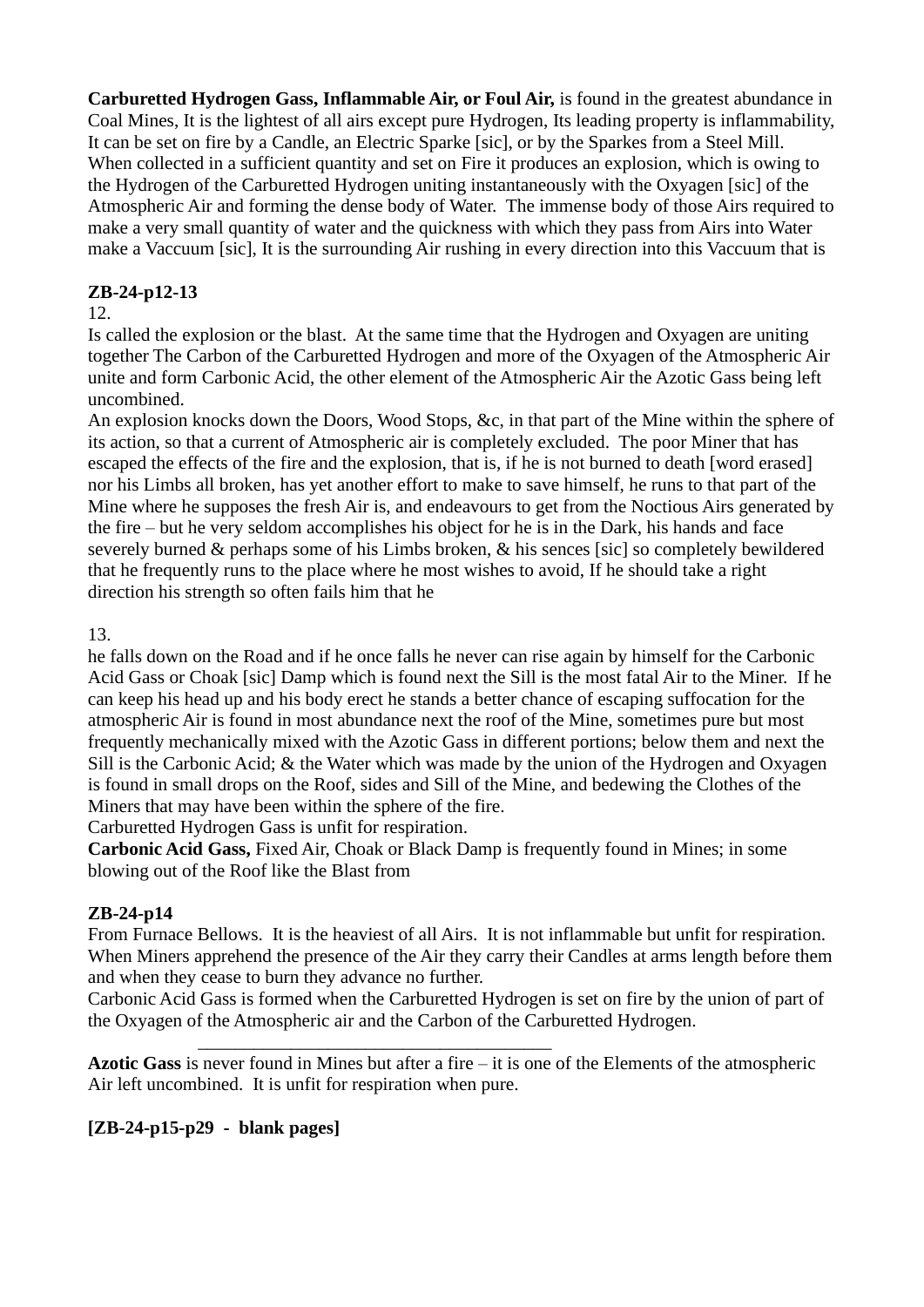**ZB-24-p30 LH.**

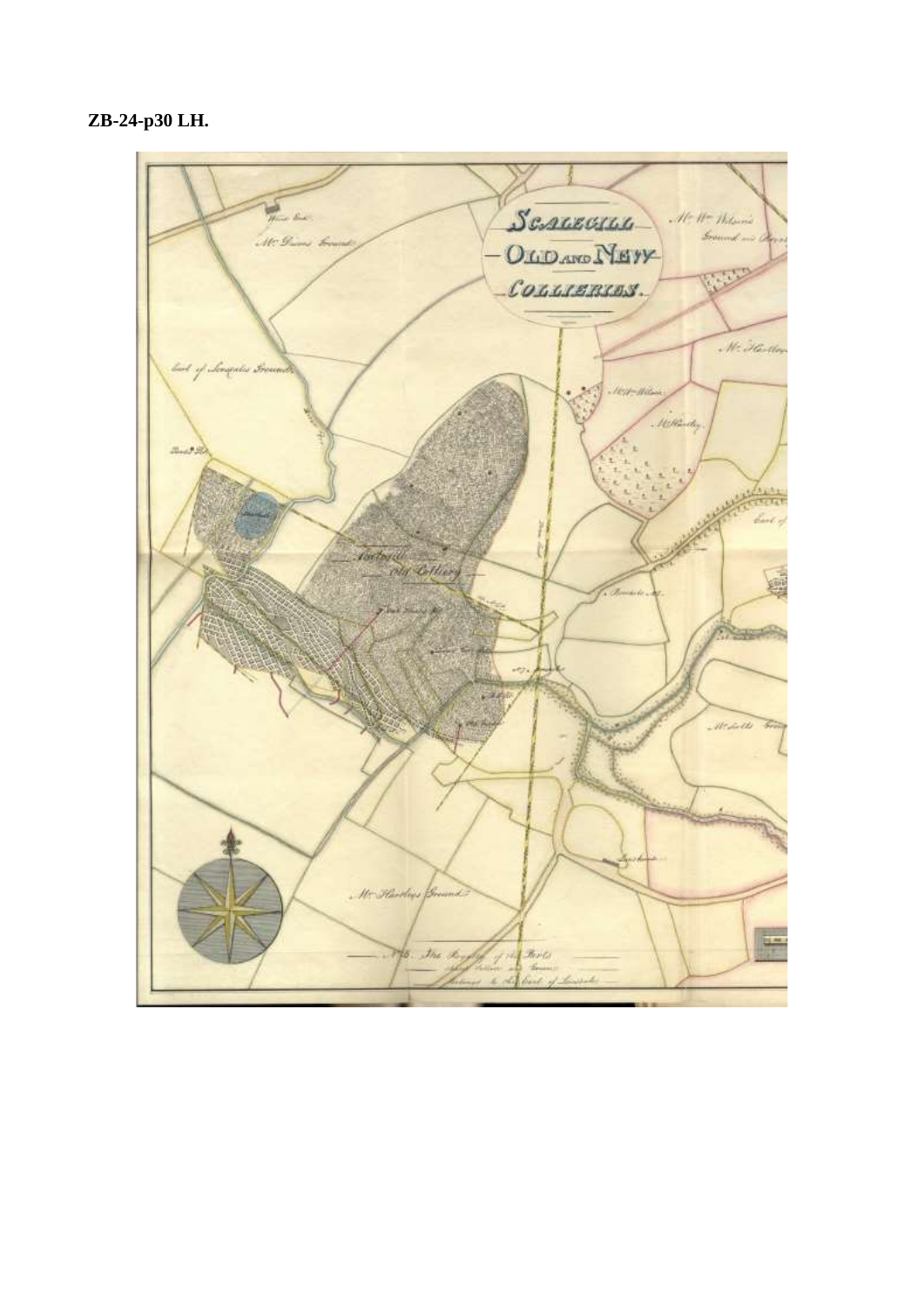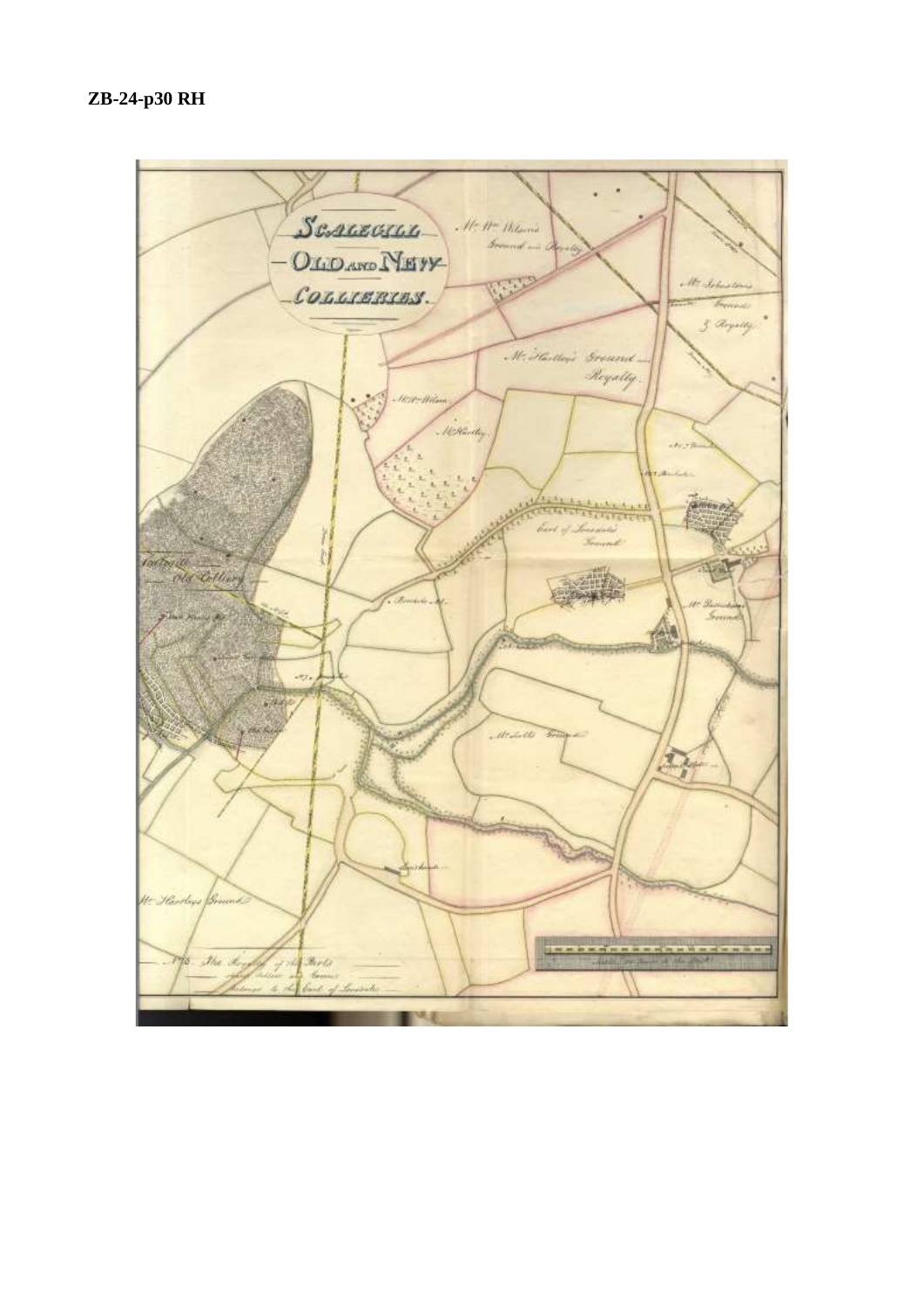#### **[ZB-24 p 31 – blank page]**

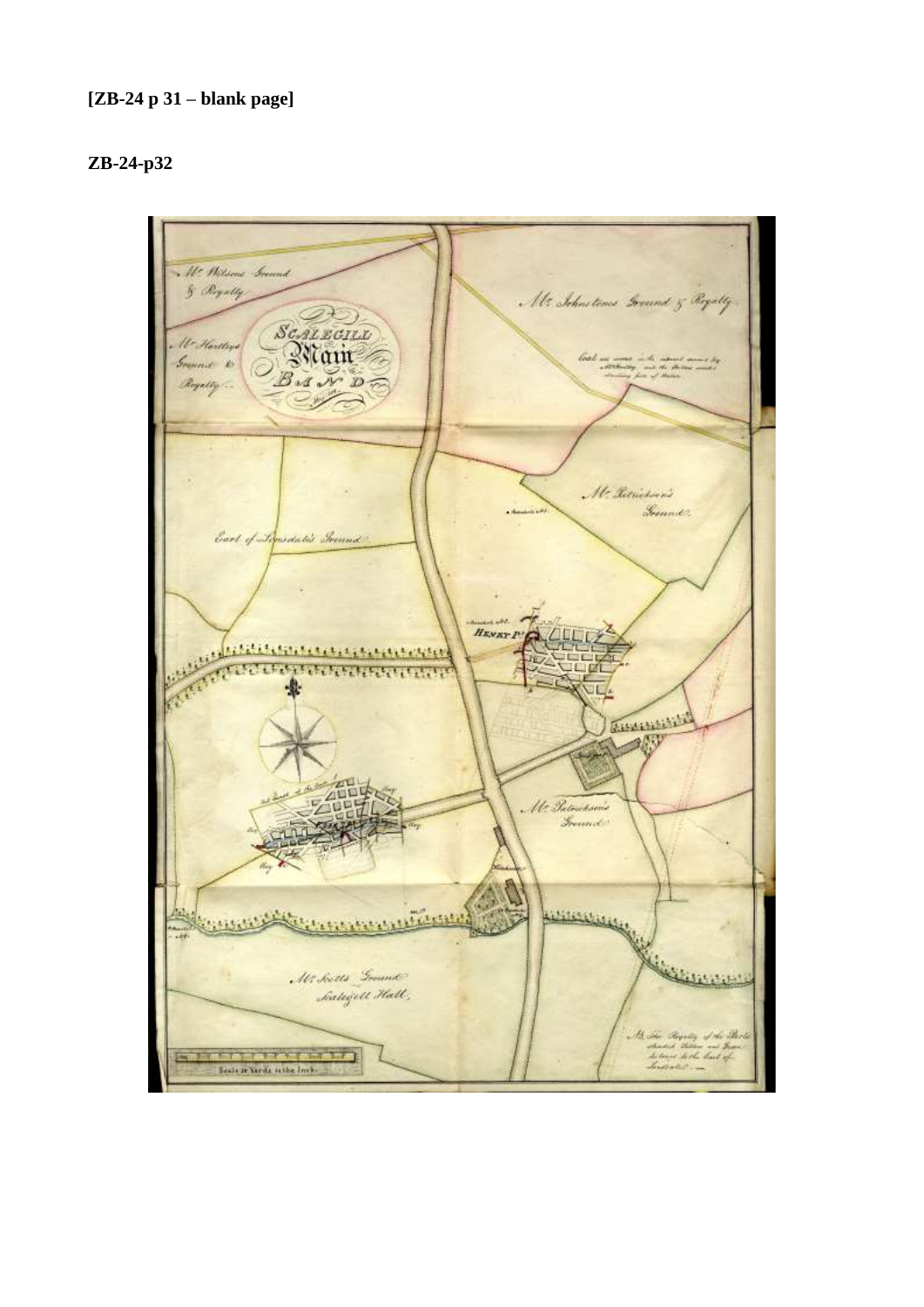## **[ZB-24 p 33 – blank page]**

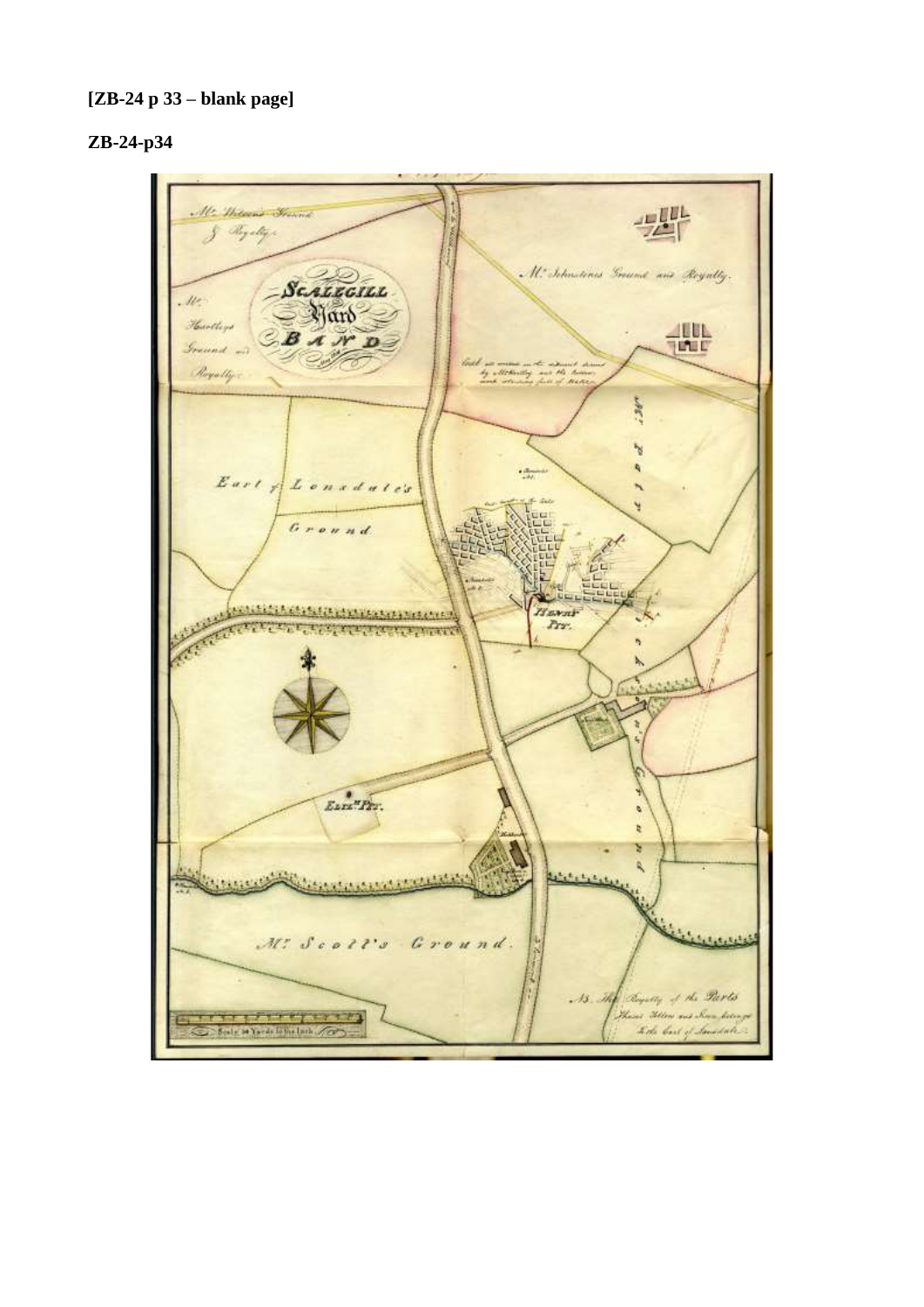## **[ZB-24 p 35 – blank page]**

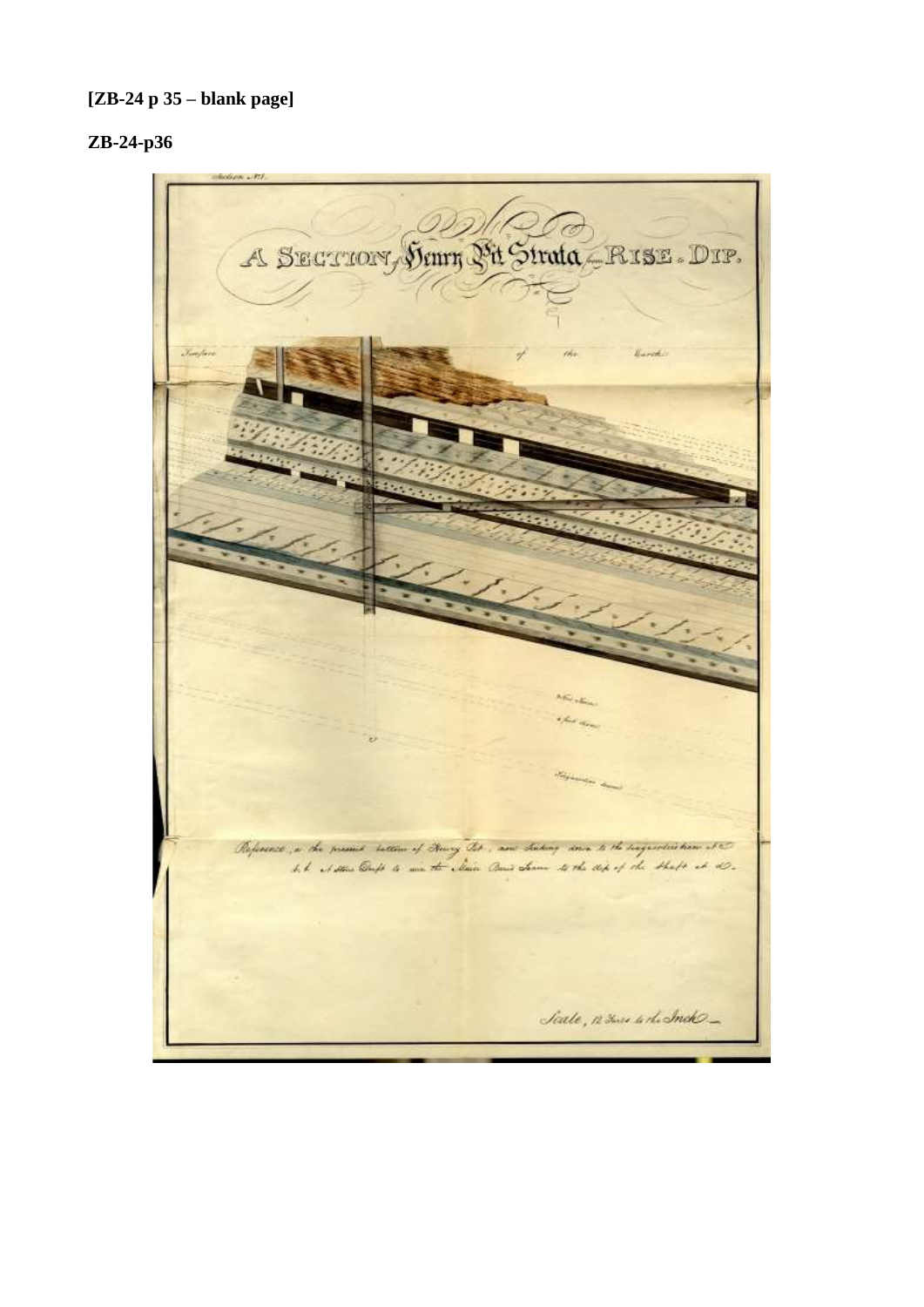## **[ZB-24-p-37 – blank page]**

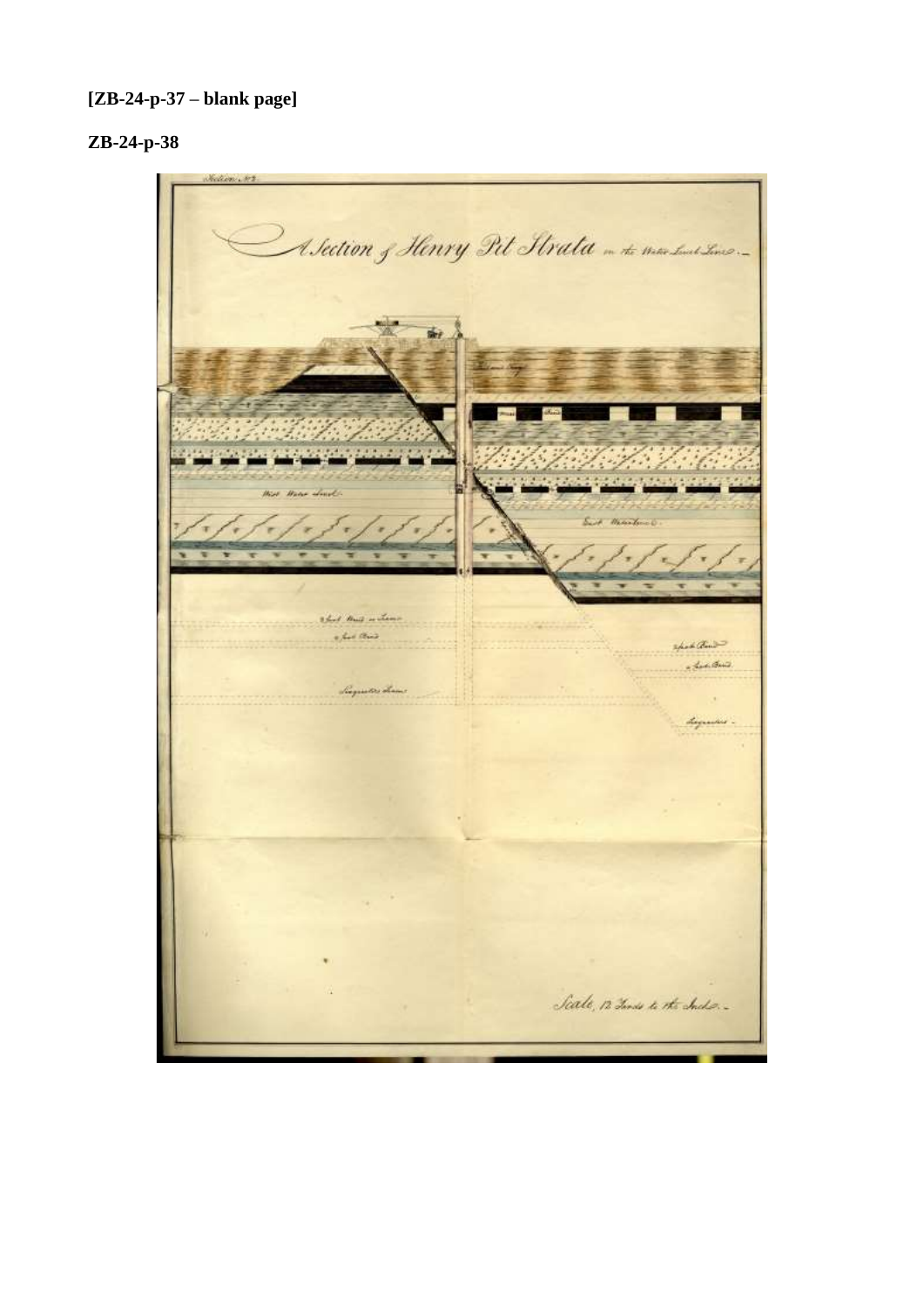## **ZB-24-p-40**



# **ZB-24-p-41**

### 41 **Scalegill New Colliery**

June 30<sup>th</sup> 1806, Began to search for Coal at Holehouse at the Place marked Borehole No. 1 on the Plans. This hole was bored 34½ fathoms. In that distance 5 Workeable [sic] Seams were found, the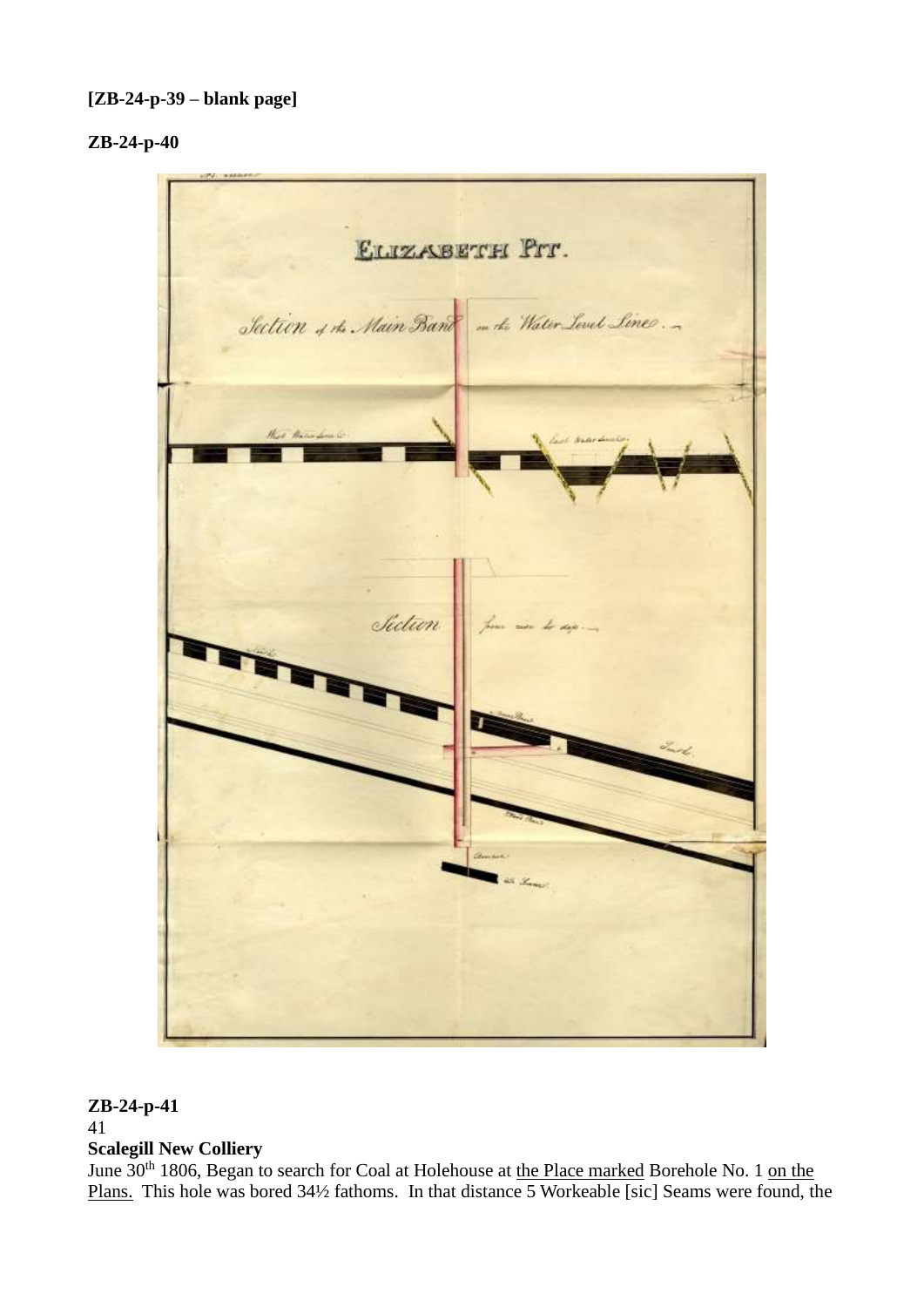last and largest of which was 4F 11In thick. It is called the Sixquarters Seam of Coal. The rest were from 2 [ft?] 6 [ins?] to 3 6 in thickness

The **Second** Tryal hole was, were [sic – where?] Henry Pit now is, it was bored 8 Fathoms to the Main Seam of Coal 9 feet high.

The **Third** Tryal hole was made at the place marked borehole No. 3 upon the plans, it was bored 34 fathoms. Four Seams of Coal each about 1 Yard thick were met with. They all lay below the Main Band.

The **Fourth** tryal hole was bored about 20 fathoms, in hole house Garden, but no Coal was met with in that distance.

The **Fifth** Tryal hole was made where Elizabeth Pit is sunk, it was bored 15¾ Fathoms to the Main Seam 12 feet high.

The **Sixth** Tryal hole was made at No. 6 upon the general Plan was bored 12½ fathoms to a Yard Seam

## **ZB-24-p-42-43**

## 42

The **Seventh** Tryal hole was made at No. 7 on the General Plan – a Yard Seam was found at 8 fathoms.

The **Eighth** Tryal hole was made at the place marked No. 8 upon the General Plan. It was bored 31 fathoms but found no workeable Seams.

## 43

The following **General** statement of the **Strata** at **Scalegill New Collry.** is abstracted from the foregoing Borehole Lists.

| Thickness of<br>Local names of the Strata<br>each Stratum |                |                          |                          | Distance<br>between ea:<br>Coal |       |  |          |     |  |  |
|-----------------------------------------------------------|----------------|--------------------------|--------------------------|---------------------------------|-------|--|----------|-----|--|--|
|                                                           | Fs             | Yds                      | Feet Ins                 |                                 | Faths |  | Yds Feet | Ins |  |  |
| Soil and Clay                                             |                |                          | $\overline{2}$           | $\overline{\phantom{a}}$        |       |  |          |     |  |  |
| Sand                                                      |                | $\qquad \qquad -$        | $\mathbf{1}$             | 6                               |       |  |          |     |  |  |
| <b>Strong Clay</b>                                        | 4              | $\mathbf{1}$             | $\overline{\phantom{0}}$ | 6                               |       |  |          |     |  |  |
| Grey Stone with Post Girdles                              | 1              |                          | $\mathbf{1}$             |                                 |       |  |          |     |  |  |
| <b>Blue Metal</b>                                         |                |                          |                          | 7                               |       |  |          |     |  |  |
| <b>Soft Blue Metal</b>                                    |                |                          | -                        | 5                               |       |  |          |     |  |  |
| Main Band Coal                                            | $\overline{1}$ | Ξ                        | $\overline{2}$           | $\underline{11}$                |       |  |          |     |  |  |
|                                                           | $\overline{7}$ | $\mathbf{1}$             | $\overline{2}$           | 11                              |       |  |          |     |  |  |
| <b>Blue and Grey Metal</b>                                | 4              | $\mathbf{1}$             | $\mathbf{1}$             | 9                               |       |  |          |     |  |  |
| <b>Black Slaty Metal</b>                                  |                |                          | $\overline{2}$           | $\mathbf{1}$                    |       |  |          |     |  |  |
| <b>Grey Metal</b>                                         |                |                          | $\mathbf{1}$             | $\tau$                          |       |  |          |     |  |  |
| Black and grey metal with Iron Stone Bailes               | $\overline{2}$ | $\mathbf{1}$             | $\overline{a}$           | 8                               |       |  |          |     |  |  |
| <b>Grey Metal</b>                                         |                | -                        | $\mathbf{1}$             | 6                               |       |  |          |     |  |  |
| <b>Black Metal</b>                                        |                |                          | 1                        | 6                               |       |  |          |     |  |  |
| <b>Blue Grey Metal</b>                                    | 1              |                          |                          |                                 |       |  |          |     |  |  |
| Dark Grey Metal                                           |                |                          | -                        | $\mathfrak{Z}$                  |       |  |          |     |  |  |
| Coal                                                      | $\equiv$       | $\overline{1}$           | $\equiv$                 | $\overline{5}$                  | 10    |  |          | 9   |  |  |
|                                                           | 18             |                          |                          | 8                               |       |  |          |     |  |  |
| Grey Metal with Post Girdles                              |                | $\mathbf{1}$             | $\overline{2}$           | $\overline{2}$                  |       |  |          |     |  |  |
| <b>Grey Post</b>                                          |                | $\mathbf{1}$             | $\overline{\phantom{a}}$ |                                 |       |  |          |     |  |  |
| Grey Metal Stone with Metal partings                      |                | $\mathbf{1}$             | $\mathbf{1}$             | $\overline{\phantom{a}}$        |       |  |          |     |  |  |
| <b>Grey Post</b>                                          |                |                          | $\overline{2}$           |                                 |       |  |          |     |  |  |
| <b>Grey Metal</b>                                         | $\mathbf{1}$   | $\overline{\phantom{a}}$ | $\mathbf{1}$             | 5                               |       |  |          |     |  |  |
| <b>Black Stone</b>                                        |                | $\mathbf{1}$             | $\overline{\phantom{0}}$ | $\overline{4}$                  |       |  |          |     |  |  |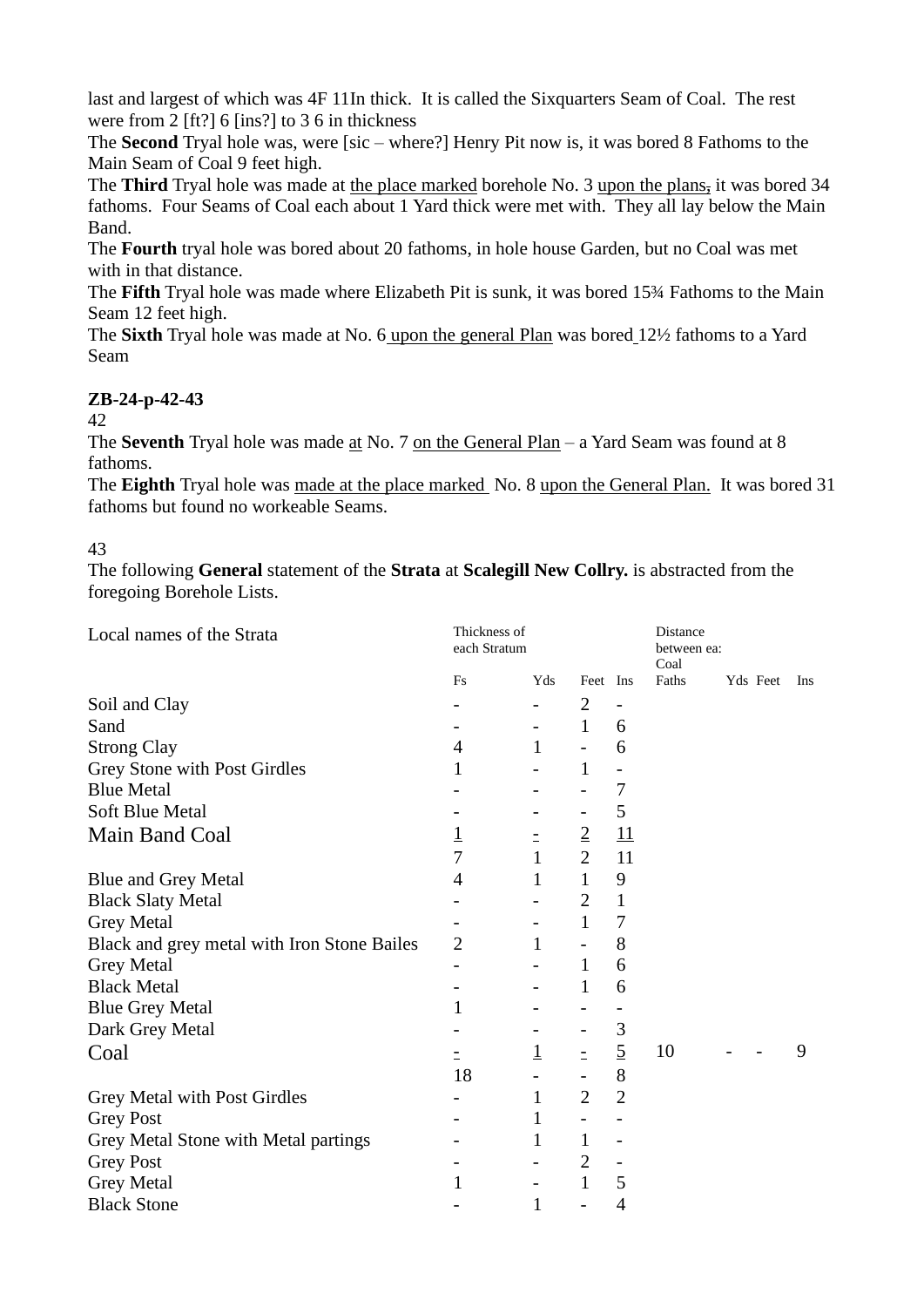| <b>Grey Metal Stone</b>      |  | 24      |  |
|------------------------------|--|---------|--|
| Grey Metal with Post Girdles |  | $1 - 9$ |  |
|                              |  | 1 8     |  |

# **ZB-24-p-44**

44

New Scalegill Colliery Strata continued

| Local names of the Strata                | Thickness of<br>each Stratum |                |                          |                 | Distance<br>between ea:<br>Coal |   |                |   |  |
|------------------------------------------|------------------------------|----------------|--------------------------|-----------------|---------------------------------|---|----------------|---|--|
|                                          | <b>Fs</b>                    | Yds            | Feet Ins                 |                 | Faths                           |   | Yds Feet Ins   |   |  |
| Brot. over                               | 23                           | 1              | 1                        | 8               |                                 |   |                |   |  |
| <b>Blue Grey Metal</b>                   | $\overline{c}$               | 1              | $\overline{2}$           | $\overline{4}$  |                                 |   |                |   |  |
| <b>Blueish Black Metal</b>               | 1                            |                |                          |                 |                                 |   |                |   |  |
| Grey Metal with Ironstone                | $\overline{2}$               |                | $\overline{2}$           |                 |                                 |   |                |   |  |
| <b>Black Metal</b>                       |                              | 1              | -                        |                 |                                 |   |                |   |  |
| Coal                                     | Ξ                            |                | $\overline{2}$           | 11              | 12                              | 1 | $\overline{2}$ | 3 |  |
|                                          | 30                           | 1              | $\overline{2}$           | 11              |                                 |   |                |   |  |
| <b>Black Metal</b>                       |                              |                | $\overline{\phantom{a}}$ | $\overline{4}$  |                                 |   |                |   |  |
| Blue Grey Metal with post Girdles        |                              | 1              |                          |                 |                                 |   |                |   |  |
| <b>White Post</b>                        |                              | 1              |                          | 5               |                                 |   |                |   |  |
| Grey Metal with Ironstone Balls          | 2                            | 1              |                          |                 |                                 |   |                |   |  |
| Do.                                      |                              |                | $\overline{2}$           | 8               |                                 |   |                |   |  |
| Do. with Post Girdles                    | $\overline{2}$               | $\mathbf{1}$   | $\overline{2}$           | $\mathbf{1}$    |                                 |   |                |   |  |
| Dark Blue Metal                          |                              | 1              | $\equiv$                 | 1               |                                 |   |                |   |  |
| Coal                                     | Ξ                            | $\equiv$       | $\overline{1}$           | $\overline{1}$  | $\overline{7}$                  | 1 |                | 8 |  |
|                                          | 38                           | 1              |                          | $\overline{7}$  |                                 |   |                |   |  |
| Grey Metal mixed with Coal               |                              |                | $\mathbf{1}$             | $\blacksquare$  |                                 |   |                |   |  |
| <b>Blue Grey Metal</b>                   | 4                            | 1              | $\mathbf{1}$             | 10              |                                 |   |                |   |  |
| <b>Black Metal</b>                       |                              |                | $\overline{\phantom{a}}$ | $\overline{c}$  |                                 |   |                |   |  |
| Coal                                     | Ξ                            | $\equiv$       | $\overline{2}$           | $\underline{6}$ | 5                               |   | $\overline{2}$ | 6 |  |
|                                          | 44                           |                | $\overline{\phantom{a}}$ | $\mathbf{1}$    |                                 |   |                |   |  |
| Grey Sill                                |                              |                | $\overline{2}$           | $\blacksquare$  |                                 |   |                |   |  |
| <b>Grey Metal</b>                        |                              | 1              | $\overline{2}$           | 11              |                                 |   |                |   |  |
| Do. with Post Girdles                    |                              | 1              | $\overline{\phantom{a}}$ | 10              |                                 |   |                |   |  |
| Coal with 1Ft 3in of Metal in the middle |                              | $\overline{1}$ | Ξ                        | 11              | $\overline{2}$                  | 1 |                | 8 |  |
|                                          | 46                           | $\mathbf 1$    |                          | $\overline{9}$  |                                 |   |                |   |  |

#### **ZB-24-p45**

45

| Local names of the Strata |               | Thickness of<br>each Stratum |                          |     |       | Distance<br>between ea:<br>Coal |            |  |  |  |
|---------------------------|---------------|------------------------------|--------------------------|-----|-------|---------------------------------|------------|--|--|--|
|                           | Fs            | Yds                          | Feet Ins                 |     | Faths | Yds Feet                        | <b>Ins</b> |  |  |  |
| Brot. Forwd.              | 46            |                              | - 9                      |     |       |                                 |            |  |  |  |
| Grey Sill                 |               | $\Delta \sim 10^{-10}$       | - 8                      |     |       |                                 |            |  |  |  |
| <b>Grey Metal</b>         | $\mathcal{D}$ | 1.                           | $\mathcal{D}$            | - 9 |       |                                 |            |  |  |  |
| Dark Grey Metal           |               |                              | $\overline{\phantom{0}}$ |     |       |                                 |            |  |  |  |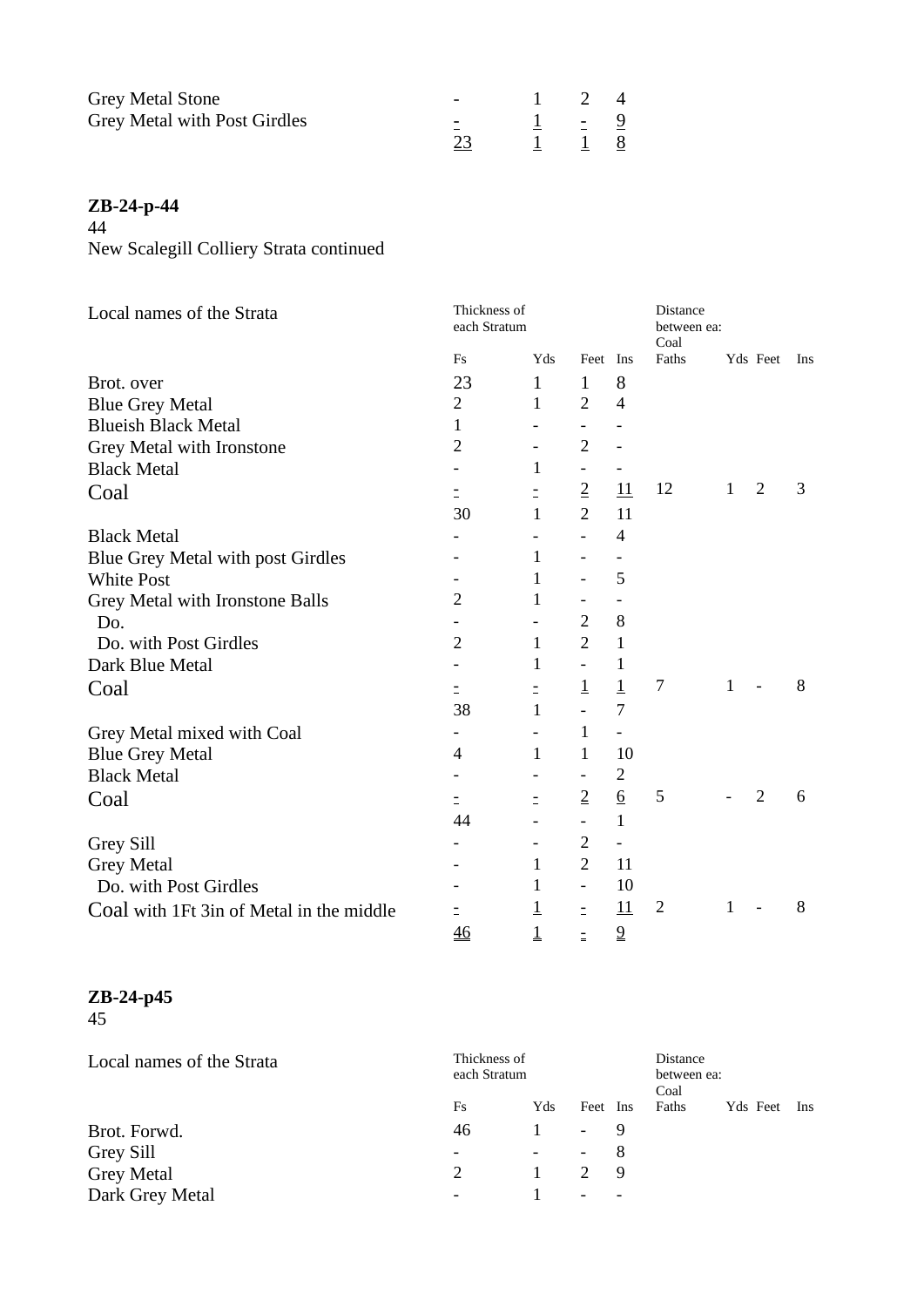| Coal with 1Ft 9in. of Metal              |           | $\perp$ |                          | $1 \quad 7 \quad 4$ |    |  |  |
|------------------------------------------|-----------|---------|--------------------------|---------------------|----|--|--|
|                                          | 50        |         | $\overline{2}$           | $\overline{9}$      |    |  |  |
| <b>Blue Metal Stone</b>                  |           |         | $-8$                     |                     |    |  |  |
| White Post                               |           |         | $\sim$ $ \sim$           | 10                  |    |  |  |
| Dark Blue Metal                          |           |         | $\sim$                   | 10                  |    |  |  |
| <b>Blue Metal Stone</b>                  |           |         | $\overline{\phantom{0}}$ |                     |    |  |  |
| Six quarters Coal with 1Ft 2in. of Metal |           |         |                          | $1 \quad 11$        | -6 |  |  |
|                                          | <u>57</u> |         |                          | <u>8</u>            |    |  |  |

## **[ZB-24-p-46 – blank page]**

## **ZB-24-p-47**

47

#### **Henry Pit** was the first Pit sunk at **Scalegill New Colliery**

It is 9 Fathoms to the Main Band -

17 – to the Yard Band on the upcast side of the Dyke running thro the Shaft 20 – to the Yard Band on the downcast side of the Dyke

to the 2nd Yard Band on the Downcast Side of the Dyke

The Seams of Coal in this Pit dip to the South one Yard in four. The **Main Seam of Coal** is 9 feet high. All the Coal above **a**, towards **f**, (see Henry Pit Band Plan) is the rise Coal

## **[ZB-24-p-48-p49 – blank pages]**

## **ZB-24-p-50-51**

50

an inferior Coal, and the Sinkers are continuing down to the Sixquarters which is expected to be a good Coal, and a large field.

The air in Henry Pit goes down the Shaft into the low eye of the Yard Band and on the South Endgill [?], **a, d** then to the rise as the arrows, Dotted Lines, and figures 1, 2, 3, 4 shew; from 4 it continues its course over the Dyke 5, and round by the figures 6 and 7 to the back Pit, up it into the Main Band foreheads in the direction of the Arrows and figures 4, 3, 2 and lastly up the Airpit 1 to the Surface. In Summer there is a small fire kept at the bottom of the Airpit 1 to keep a constant current of Air going.

## 51

**Elizabeth Pit** is  $16^{4/6}$  Fathoms to the Main Band.

It is 12 feet high

**a f** is the Rise Coal

The Coal to the rise of the East and West End-gills **a e** and **a f** is wrought to the Clay or outburst on every side -

**f** is a downthro Dyke to the West, it brings the Clay on the Downthro' Side upon a Level with the Main Band.

**c** is a Downthro' Dyke to the East. It brings the Clay upon a Level with the Main Band. **a, b, c, d** are hitches.

- **a** throws down to the East [blank space] feet

- **b** Do. to - -

- **c** Do. to -
- **d**

**g** are hitches throwing down West about 1 yd. each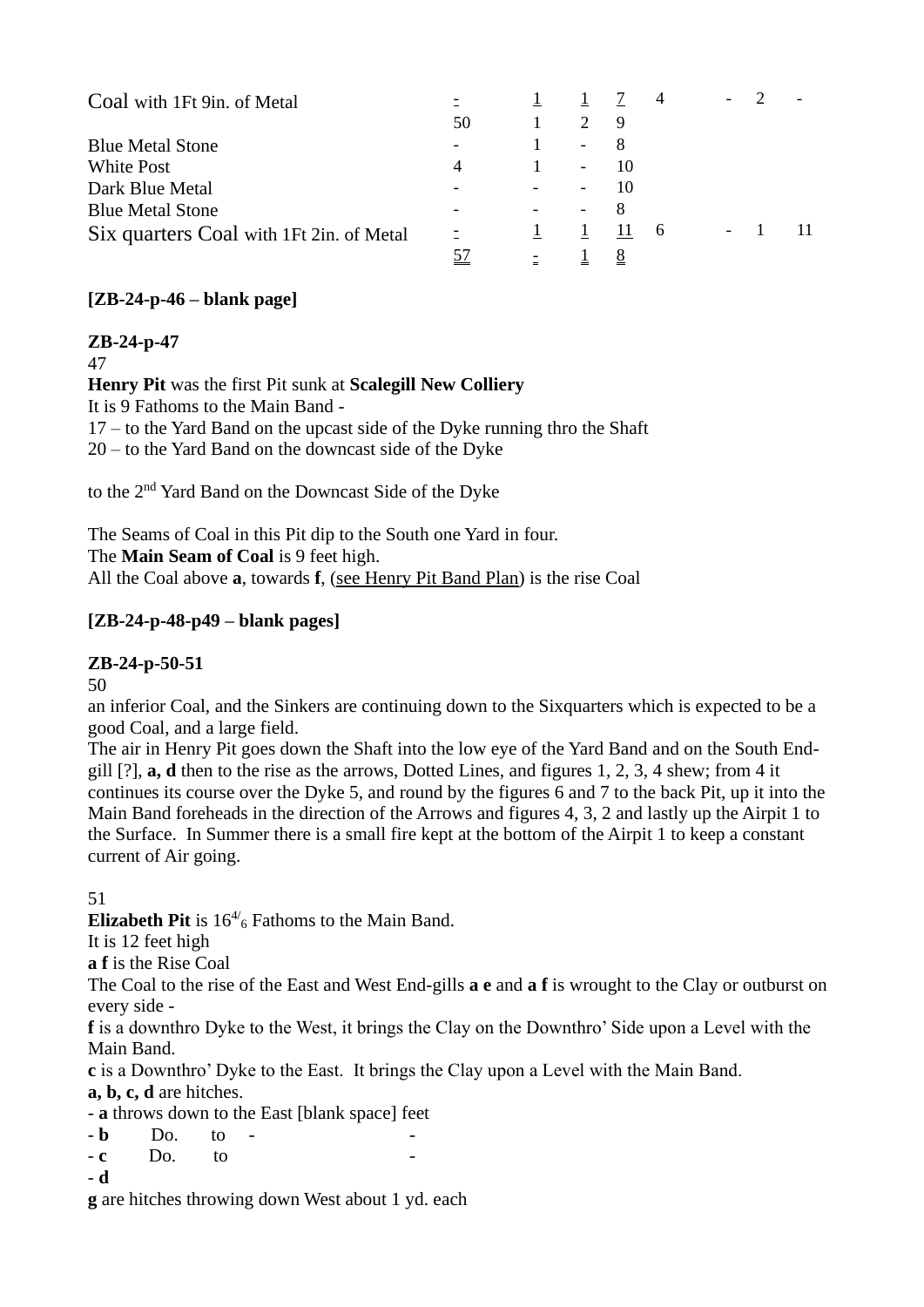**a, i** is a Drift in Stone set out of the Shaft at 3½ Fathoms below the Main Band, and continued to the dip 'till it met with the Main Band again as at **b** Section No. 3 – All the Coals to the dip of the Endgills – **e a . a f** are hung on at this place, it is called the Main Band Low eye. The Dykes **e,** and **f** continued till

## **ZB-24-p-52**

52

till they meet shew the field of Coal yet to work in the Main Bd.

Elizabeth Pit is Sunk 19 Fathoms below the Main Band

At 10 Fathoms the first Yard band was met with

& at 15 A very strong feeder of Inflammable Air coming out from the joints of the freestone Strata. It was conjectured that a Seam of Coal was not far below a borehole was put down 4 fathoms and a 4½ Seam got.

As the Inflammable Air was so strong the Pit was stopped from being sunk any further to give time for it to exhaust itself partly. The Pit has been stopped about half a Year but there is not much difference in the Strength of the Inflammable Air.

## **[ZB-24-p-53-p63 – blank pages]**

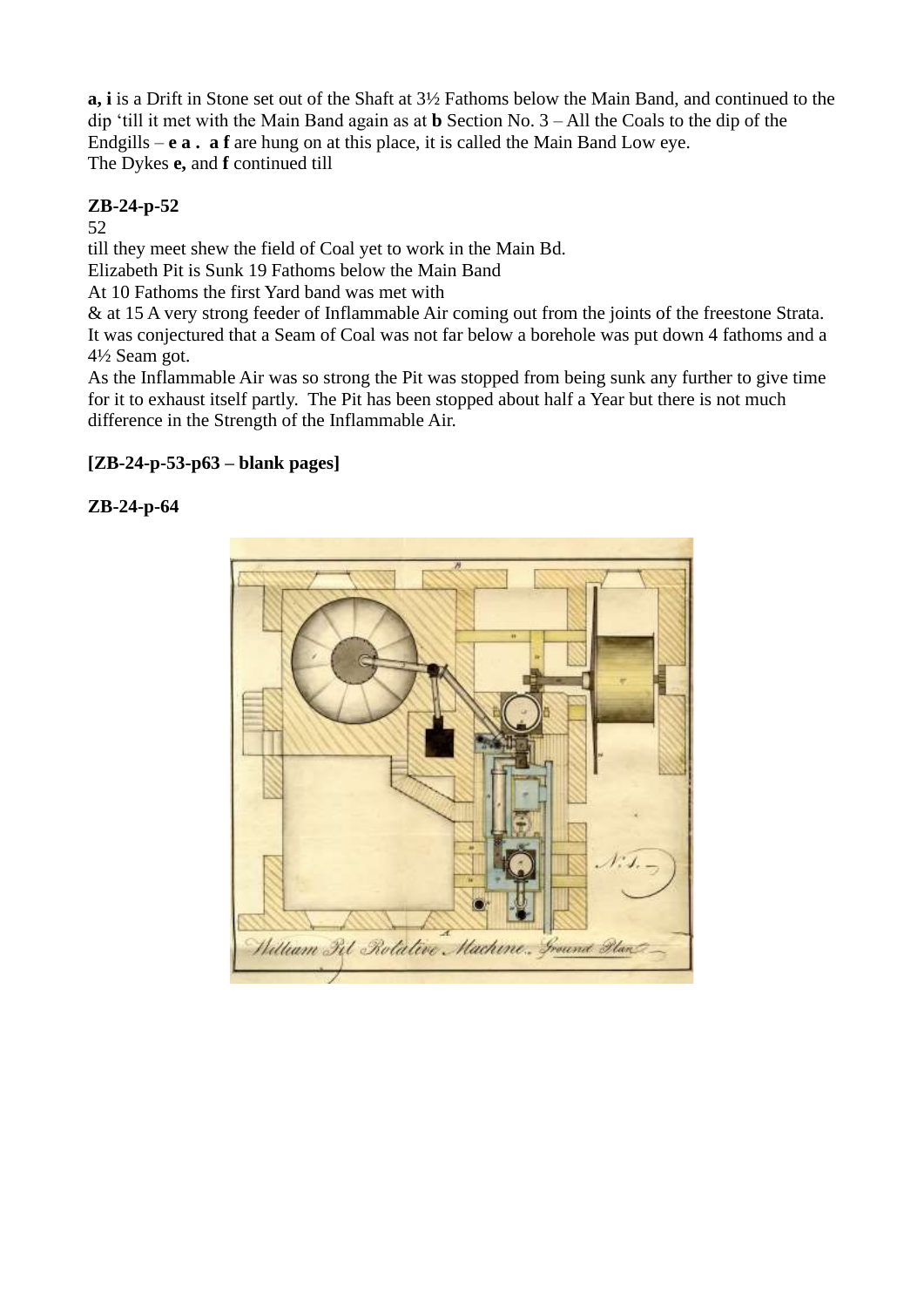## **[ZB-24-p-65 – blank page]**

## **ZB-24-p-66**



## **[ZB-24-p-67 – blank page]**

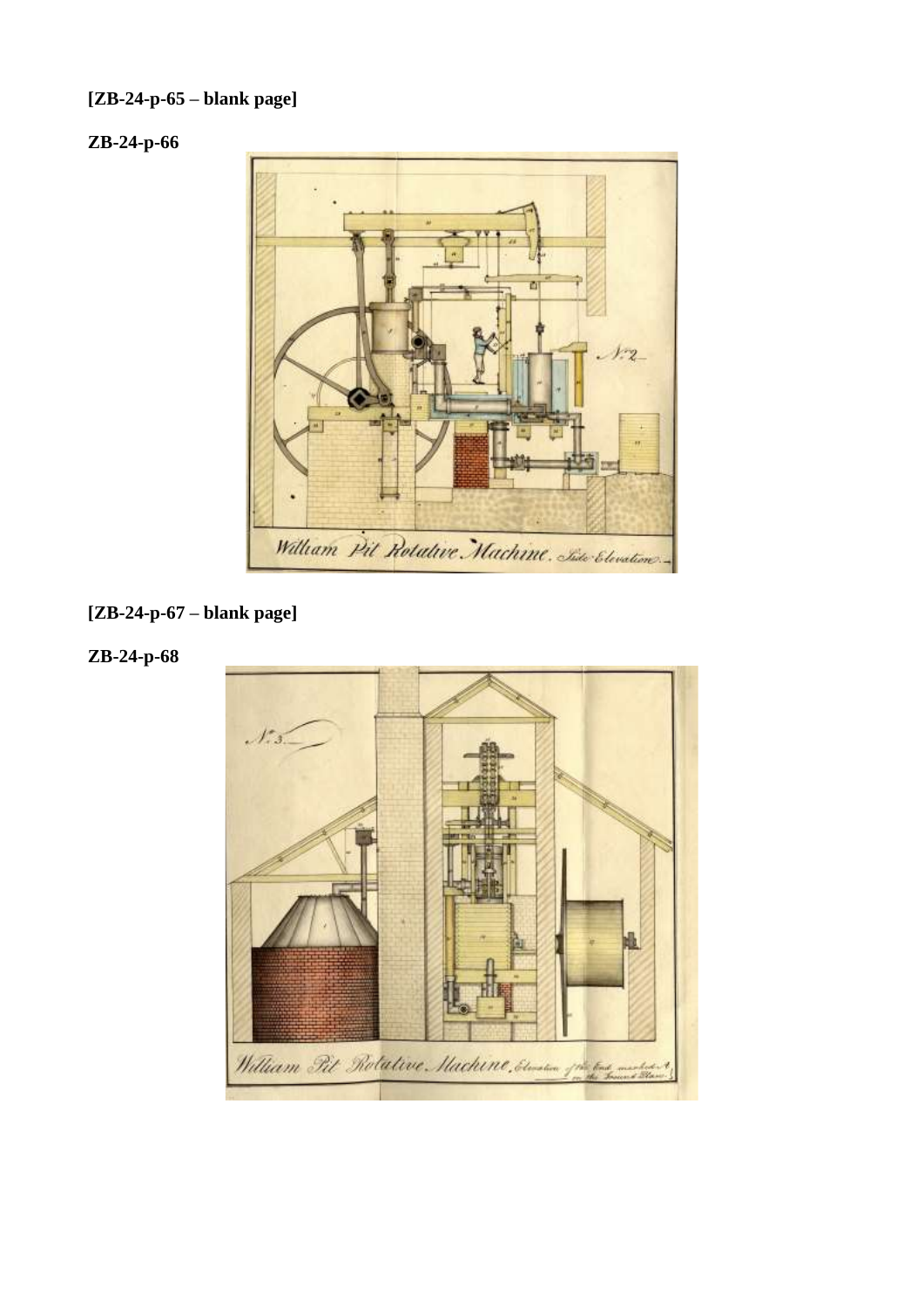## **[ZB-24-p-69 – blank page]**

## **ZB-24-p-70**



## **[ZB-24-p-71 – blank page]**

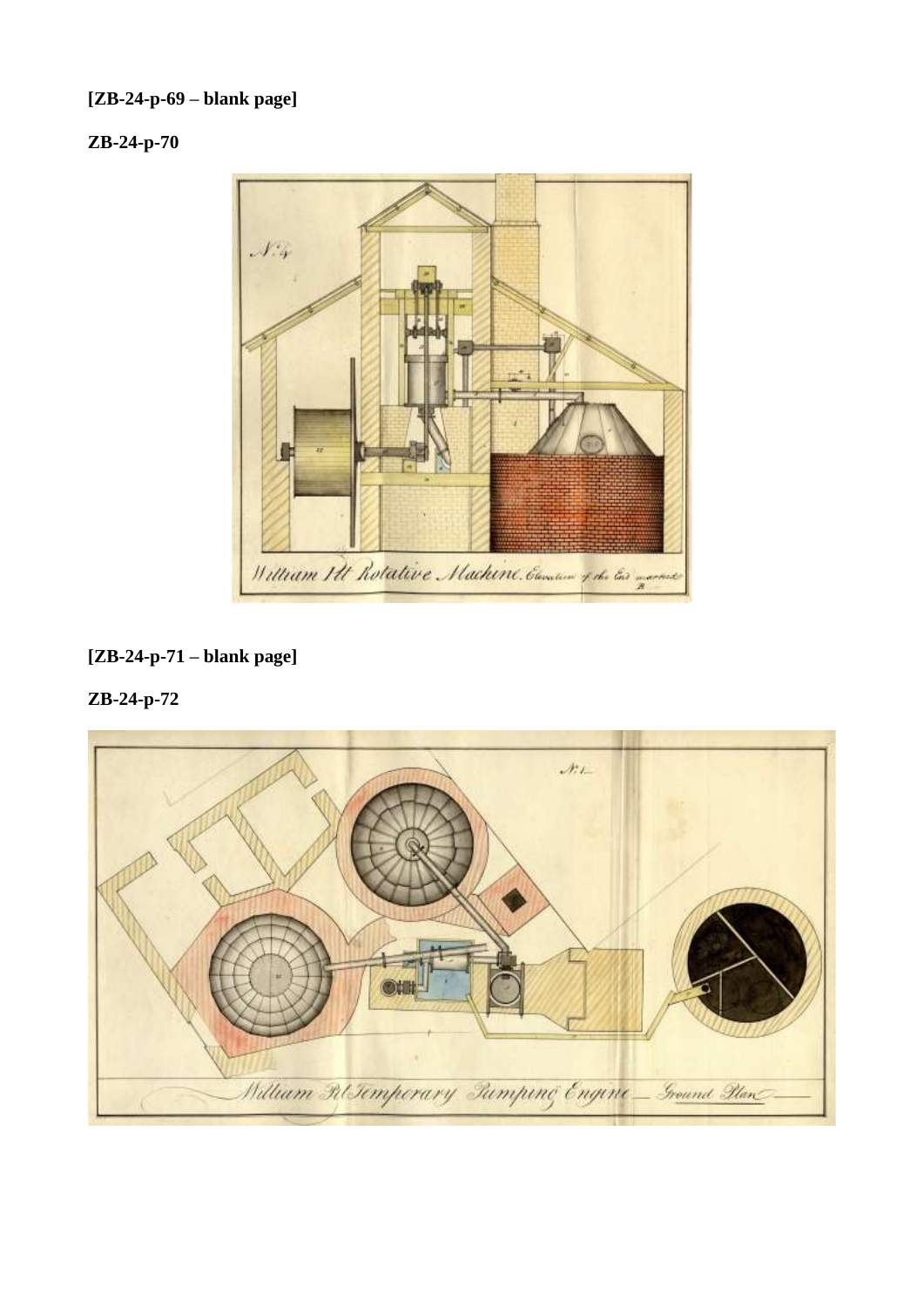## **[ZB-24-p-73 – blank page]**

## **ZB-24-p-74**



## **[ZB-24-p-75 - blank page]**

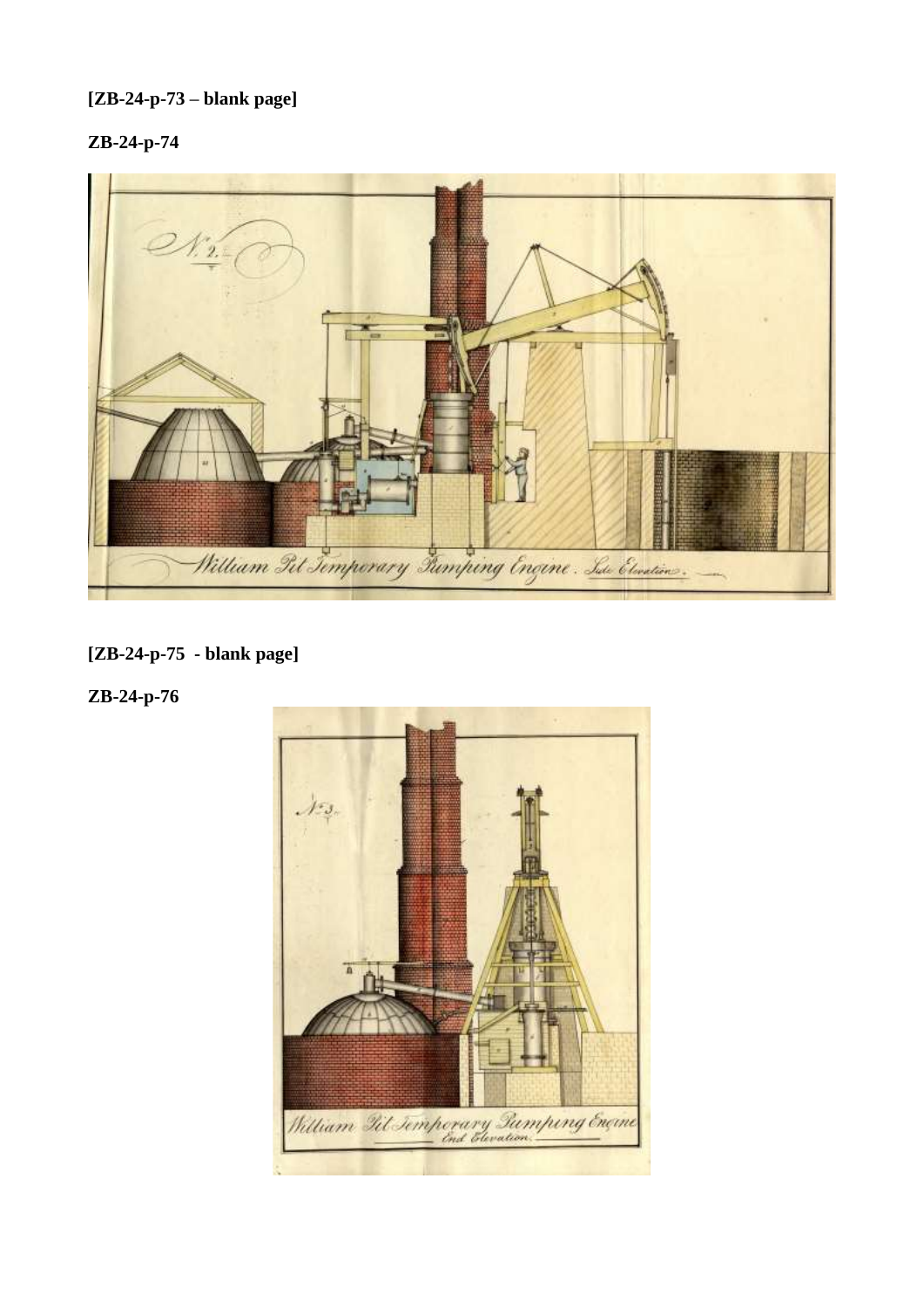## **[ZB-24-p-77-p78 – blank pages]**

## **ZB-24-p-79**

#### 79

**Steam Engines** These Machines [last two words inserted later in pencil] act either by the force of the Temporary Elastic Vapour of Water or Steam, or by the Pressure of the Atmosphere. Steam Engines having Steam as a first mover are brought to great perfection by Mr. James Watts and other Engineers adopting his principle while those Engines that act by the pressure of the atmosphere, were 'till of late left unimproved, no one thinking them worthy of attention. The following rotative Machine and pumping Engine are the greatest attempts to carry this Principle to any degree of perfection.

\_\_\_\_\_\_\_\_\_\_\_\_\_\_\_\_\_\_\_\_\_\_\_\_\_\_\_\_\_\_\_\_\_\_\_\_ **When** Water is heated to a great degree it passes into an Elastic Vapour or Steam. This Vapour preserves its elasticity as long as it is kept at the temperature that it passed from Water into Vapour, but if it be cooled below that temperature it resumes its former state, of Water. - It is therefore called a Temporary Elastic Vapour.

When it is generated at 212° of Fahrenheits Thermometer it is about 800 [question mark inserted in pencil here] times as rare as Water. Steam then from one Cubic Inch of water will occupy a Space of

## **ZB-24-p-80-81**

80

Of 800 Cubic Inches, (?) [question mark in brackets inserted later] if this was included in a Vessel and a jet of Cold Water introduced into it the steam would instantly be condensed and a partial Vacuum made.

In one of the Atmospheric Engines Steam is made to fill the Cylinder. It is then condensed and a vacuum made under the Piston. The Air then acts by its pressure upon the Piston with a power nearly equal to 15lb upon every square Inch, and forces it down to the bottom of the Cylinder. In pumping Engines, or others requiring power only at one part of the Stroke One Cylinder is used, but in a complete double powered Atmospheric Engine two Cylinders are used, one at each end of the regulator Beam and the air acts upon their Pistons alternately.

**William Pit Rotative Machine** is a Double Powered Atmospheric -

1. The boiler is 13 feet Diameter, and 10 feet high.

2 The Chimney, 3 feet square within, 7 feet without, and 62 feet high.

**[NB. From this point to the end of P87, numbers struck through thus 55 are an attempt to render the handwritten hashtags over the originals. Also many crossings out and insertions in these pages.]**

3 3 The Steam Pipe from the Boiler to the

## 81

Steam Cylinder.

4 4 The Safety Valve and pipe for letting the Overplus Steam from the boiler into the Chimney.

5 The Steam Cylinder 44 Inches Diameter. The stroke of the Piston 3F 8I.

6. The branch pipe between the Cylinder bottom and the Nozzles.

7. The Steam Nozzle connected with the Branch Pipe to the Cylinder at its lower end, and the Steam Pipe  $3-3$  at its upper end. There is a Brass Valve fixed in the Nozzle about half way between those Pipes.

8 The Exhausting Nozzle with a Value of the same dimentions [sic] as the others fixed at the lower end.

9 The Condenser, it is 6 feet long and 16 Inches Diameter. It is immersed in a Cistern of Cold Water. 10 The Cold Cylinder 28½ Inches Diameter, The Stroke of the Piston 4F 9I long. This Cylinder is immersed in a Cistern full of Cold Water & there is always a Vacuum under its Piston.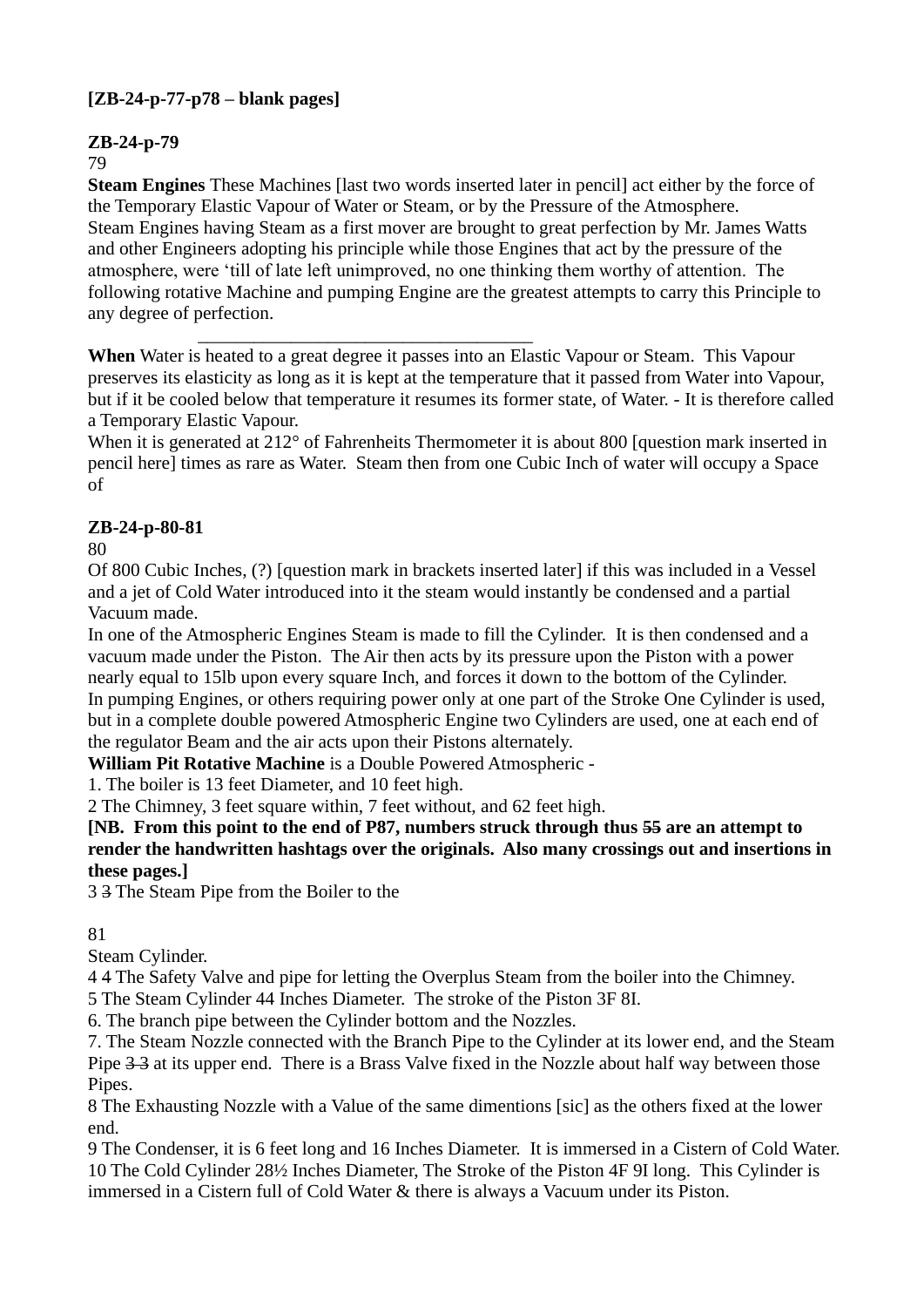11 The Communication pipe between the

## **ZB-24-p-82-83**

82

Condenser and Cold Cylinder.

12 and 13, The Injection Valves, thro' the first the water jets horizontally into the Condenser **g** and thro' the other perpendicularly into the Cylinder 10.

14 The Eduction Pipe from the bottom of the Cylinder 10. It conveys the injected Water and Air to the foot of the Air pump 16

15 The blow Valve.

16 The Air pump 18 Inches Diamr. having a Stroke of 2F 9I. The Air pump draws the Hot water and Air out of the Condensors [illegible symbol] and maintains a more [last word inserted later] Completer [sic] Vaccuum [sic] than could be done without it.

17 The delivery Cistern of the Airpump. The hot water that the Airpump delivers is collected into this Cistern, and part of it is lifted by the Pump 23 to supply the Boiler 1, and the rest is conveyed away by the troughs 29 -

18 The Cistern the Condensor is immersed in

19 The Great Cistern that holds the Cold Cylinder  $10 \& c$ 

20 A Cistern that holds water to cover the blow Valve 15. -

21 The Cold Water pump 7 Inches Diamr. having a

83

A 2½ feet Stroke. It draws water from the one [word inserted later] Cistern 22 into the other [ word inserted laterl Cistern 49

22 The Cistern communicating with the Reservoir by means of Iron pipes – it is always full of water. 23. A Little Cistern having a pump 4Ins. Diam. and 12 Inches Stroke. It draws water to feed the Boiler. The Cistern has its supply from the delivery Cistern of the Airpump by means of a pipe laying between them.

24, 24 Two strong pieces of Wood standing upright to which are fixed two Iron guides for preserving the Piston Rod perpendicular.

25 & 26 the Fly Wheel [word inserted later] 20 feet Diameter.

27 the Ropebarrel wedged upon the fly Wheel [word inserted later] shaft 25. It is 9 feet in Diameter and 6 feet broad.

28 28 &c Strong pieces of Wood wedged in the Walls to support the Work.

29 – The Trough that conveys the hot water back to the Reservoir.

## **Section No. 4**

30. The Regulator beam, 20 feet long, and 20 by 21 Inches square.-

31 The strong Cast Iron connecting Rod fastened to the Regulator beam at the high end by means of a joint, and at the low end to the Crank.-

32 The Crank 2 [ft?] 9 [ins?] Long. -

33 Parrallel [sic] Links

[no item 34]

35 35 The boiler Pump and Cistern

## **ZB-24-p-84-85**

84

36 The Piston Pipe having a Cock at its end to regulate the feed of Water upon the Piston 37, 38 The Boiler feed pipe and Cistern. At the bottom of the Cistern 37 there is a valve fixed, and worked by a small Iron beam 39 To the other end of this Iron beam there is a strong Wire 40 fixed. This Wire goes thro' the boiler top and has a bouy [sic – buoy?] fixed to its lower end. When the Surface of the Water in the boiler is of a proper height the Valve at the bottom of the Cistern 37 is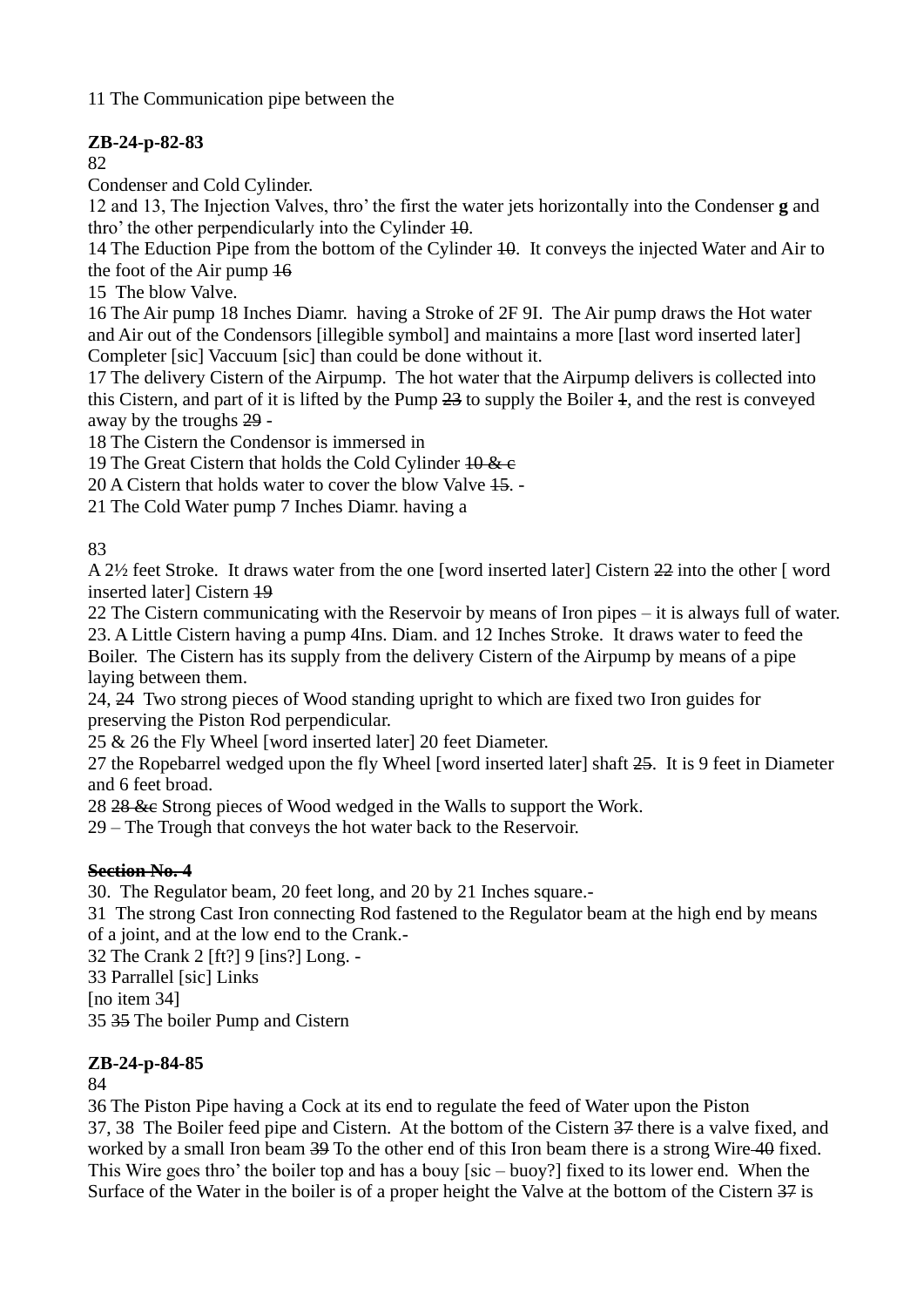shut, but when it is lowered by the evaporation of the Water the bouy floating on its surface is lowered too, it therefore lifts that end of the Beam 39 to which the valve is hung and by raising the Valve permits the Water out of the Cistern 37 to descend down into the Boiler until the surface of the Water be so high as again to shut the Valve by raising the bouy.

[No 40]

41 The Iron beam fixed to the Safety Valve that regulates the strength of the Steam.

### **Section No. 2**

42 The Plug Frame that hangs by a strong Iron Rod to the Regulator Beam 30. It works the airpump 16 and the Hand Geer [sic] 55.

43 Uprights to which guides are fixed to cause the plug frame to work perpendicular.

44 & 45 Two Iron beams connected with the Hand geer 55

85

To open and shut the Valves in the Nozzles  $7 & 8$  -

46 Two beams that open and shut the Injection Valves 13 & 12

47 The Cold Water Pump Beam

48 The Boiler Pump beam

49 and 50 Two strong Screw Bolts to screw the Beams firmly to the Stone works

51 The Airpump [illegible word] Nozle [sic] wherein is fixed the lower Valve of the Airpump.

52 The Arch head upon the Regulator Beam  $30$  Is to keep the Piston Rod of the Cylinder  $10$  allways [sic] Perpendicular

53 The Chains that connect the regulator Beam 30 with the Piston Rod of the Cylinder  $10$ 54 The Catch Pin. It goes thro' the head of the beam and its ends project out as is shewn by Figre.

3<sup>rd</sup>. When the Engine makes by accident a longer stroke than usual, it rests upon the beam 56 before

the Piston can touch the bottom of the Cylinder, and by that means prevents its breaking the Cylinder bottom

## **ZB-24-p-86-87**

## 86

**The Boiler** being half filled with Water a strong fire is made on underneath it. After the Water is heated to the boiling point, Those particles at the bottom and sides of the boiler begin to evapourate [sic], rise thro' the Water in the State of a Vapour and throw it into a Violent adgitation [sic] in other words, the heat at the bottom and sides of the Vessel removes the particles of the Water to a greater distance and diminishes their Cohesive power.In this State they rise thro' the Water. When a sufficient quantity of Vapour or Steam is collected and the Engine is to be set forward The Steam Valve 7 and Exhaustion Valve 8 are opened, the Steam from the Boiler enters and fills the Cylinders 5 & 10 , the Condensor 9, and the Eduction Pipe 14, and expells [sic] the the [sic] air out at the Blow Valve  $15$ . Then the Valve  $7$  is shut and jets of Cold water enter at the other Valves  $12$  and  $13$ , and Condence [sic] the the [sic] Steam in the Condensors [sic] and Cylinders. By which means a Vaccuum [sic] is made in the Condensor and under the Piston of one Cylinder 40, the atmosphere acts by its pressure on that Piston; while at the same time the one Valve 8 being shut, and the Steam Valve 7 opened, the Steam on the Underside of the Piston of the other Cylinder 5, counteracts the pressure of the atmosphere on its upper side, and the power of the first Cylinder 10,

87

10 causes that end of the regulator Beam 30 to descend and moves the Crank and ropebarrel one half of a Revolution. The Steam  $(32)$  which was open  $(27)$  [highlighted section inserted and crossed out] Valve  $\frac{3}{4}$  is then shut and  $\frac{3}{4}$  the Valve which was shut, [highlighted section inserted and crossed out] opened, the jets of Cold water continuing to flow into the Pipes, the Steam in the Cylinders and Pipes is condensed, so that the air acts by its pressure on both the Cylinders 5 and 10, but one Cylinder 5 being double the power of the other Cylinder 10 overcomes its resistance and raises the Basket by moving the Crank 32 and Ropebarrel 27 the other half of the revolution. Again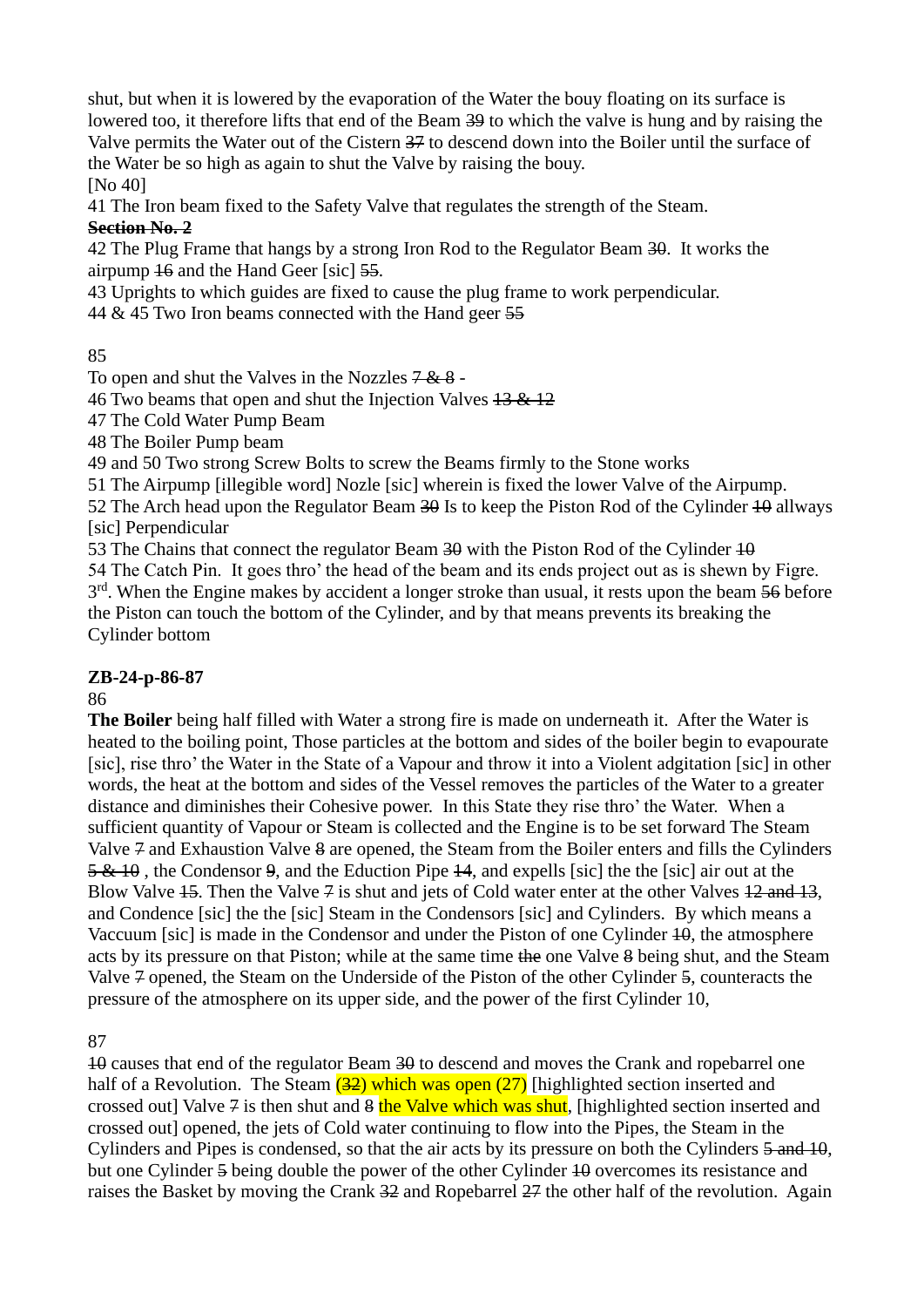the Valves are reversed, the atmosphere acts on the underside of the Piston of the Cylinder 5. - And so the Motion is repeated.

It takes this Engine 20 Strokes, which is 20 Revolutions of the Ropebarrel to raise a Basket (Wt.\* 1700Lbs) 95 Fathoms, or the Depth of William Pit.

This the Engine has performed in 40 Seconds, and its common rate of doing it is 45 Seconds or about 12 Feet pr. Second.

\*Rope and Basket

## **ZB-24-p-88-89**

88

## **William Pit Temporary Pumping Engine**. This is a Single Atmospheric Engine.

No. 1 – The Cylinder, open top'd [sic – topped?], 44 Inches Diameter with a 7 feet Stroke.

- 2 The Regulator Beam.
- 3 The Airpump Beam
- 4 The Boiler 15 feet Diameter
- 5 The Condensor
- 6 The Airpump 18 Inches Diameter and a 3½ feet Stroke
- 7 The Engine Chimney 32 feet high
- 8 The Condensing Cistern
- 9 The blow Valve Cistern

 $10 + 40$  – The pipe from the pond to supply the boiler with Water

- 11 The Steam Pipe from the Boiler to the Cylinder
- 12 The Blow Valve
- 13 The Airpump Parallel Motion
- 14 The Plug frame
- 15 The [illegible word]
- 16 The Top Set Pumps
- 17 The Launderbox and troughs
- 18 <del>18</del> The Deadman and hanks to hold down the Cylinder.
- 19 The Lever and Weight for loading the safety Valve.
- $20 -$  (see Plan No. 1) The Great Engine Pumps
- 21 The Present working Pit
- 22 The Second Do. after the Temporary Pumps are taken out.
- 23 A Spare Boiler

#### 89

When this Engine is to be set forward, The Steam and Exhaustion Valves are opened. The Steam from the Boiler fills the Cylinder 1 (the Piston being at the top of its Stroke) the Condensor 5, and Airpump 6, and expells [sic] the Air out at the blow Valve 12. The Steam Valve is shut the injection Valve opened (see Plan No. 2) and the Cold Water from the (24) [this number in brackets inserted above the line] Cistern 8 condences [sic] the Steam; the Air then acts upon the Piston of the Cylinder 1 , and forces it to the bottom of the Cylinder. This part of the Stroke lifts the Water out at the top of the Pumps 16 .

The Exhaustion Valve is then shut and the Steam Valve opened, the Steam then enters under the Piston of the Cylinder  $\pm$  and counteracts the Pressure of the Atmosphere, while the Weight of the [illegible word] 15 and Wood Rods in the Pumps raise the inner end of the Regulator Beam 2 and depress their own end. Again the Steam Valve is shut and the Exhaustion Valve opened, the Steam from under the Piston of the Cylinder 4 rushes into the Condensor and is condensed and the Air again forces the Piston to the bottom of the Cylinder lifting more Water out at the top of the Pumps 16.

The Cylinder being 44 Ins. Diameter, and reckoning the Pressure of the Air at 10lb upon every Square Inch, will lift a Column of Water equal to 6 Ton 15 Cwt. -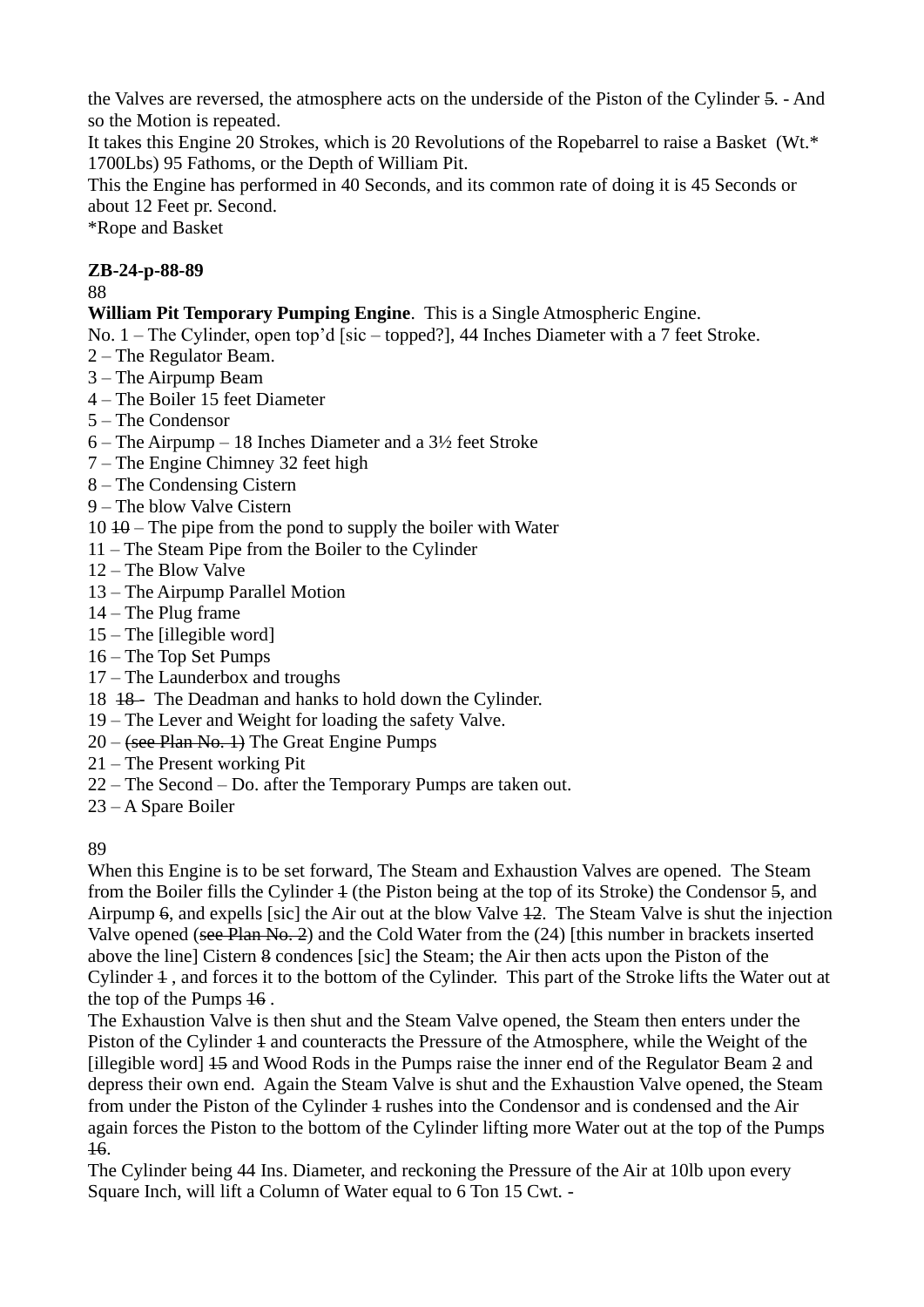SEE NOTE [last phrase entered in pencil later]

## **[ZB-24-p-90-99 - blank pages]**

# **ZB-24-p-100 LH**

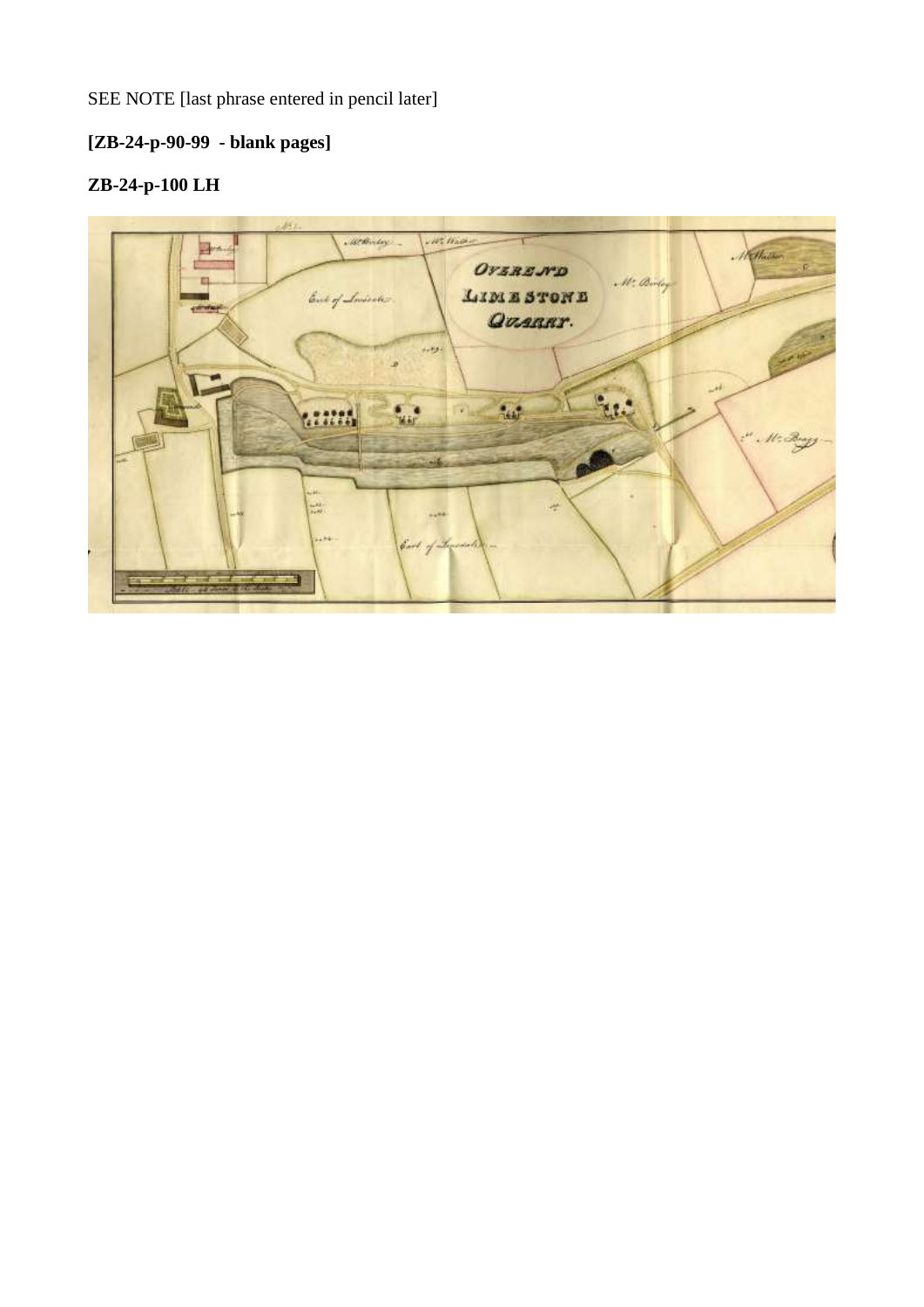# **ZB-24-p-100 RH**



**[ZB-24-p-101 - blank page]**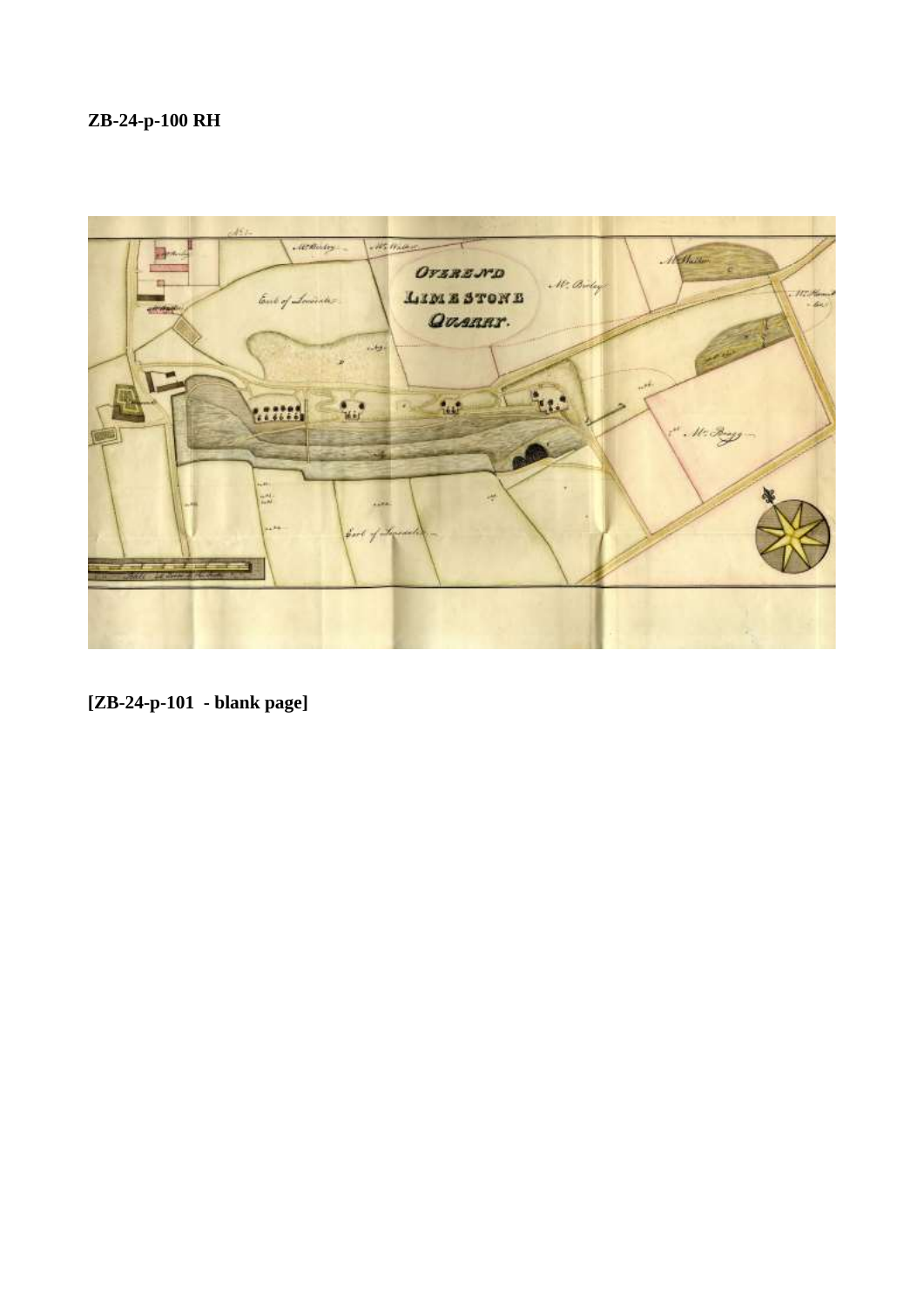## **ZB-24-p-102**



## **[ZB-24-p-103 - blank page]**

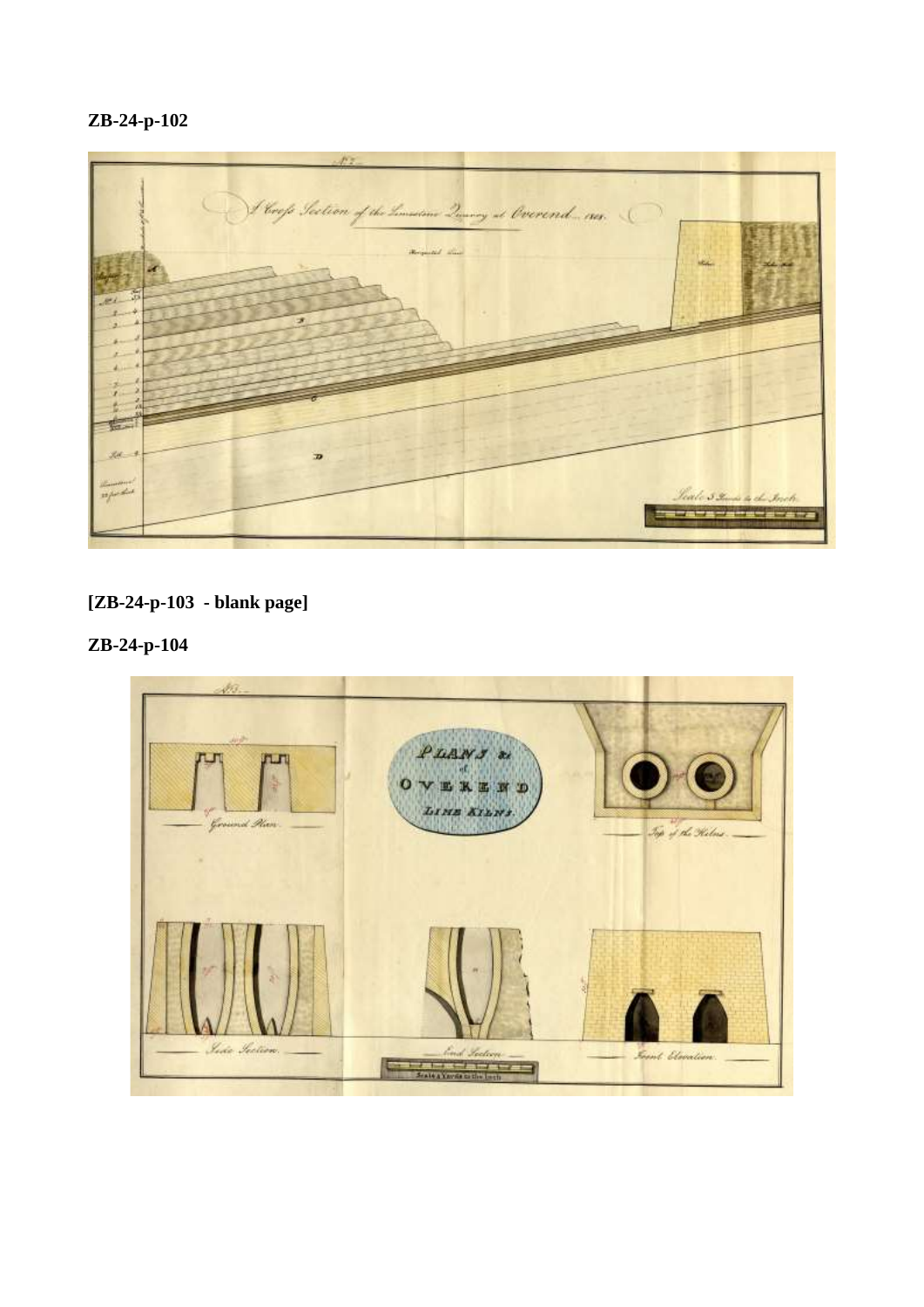## **[ZB 24-p105 to p108 – blank pages]**

## **ZB-24-p-109**

109

### **Overend Limestone Quarry**

Reference to the Plan of the Quarry No. 1 -

A The present working Quarry 39½ high [no measurement specified] of Limestone

B The low Quarry now working supposed to be the same as D.

C An old Quarry filled with Water, wrought by Mr. Walker.

D A Quarry worked by Mr. Burn it is supposed to be the outburst of the Lower beds of Limestone 22 feet high which lays under the higher beds of Limestone Whin and Silt. (see plan No. 2 [brackets not closed]

a, b A Water course to drain the quarry of its water

c The Coal bill [?] where the Coals are stored in Winter

No. 1 to 12 are boreholes to ascertain the height of the Mould [?] &c above the Limestone

The depth of No. 1 is 11 feet to the Limestone

2… 15… to a bed of freestone

4… 1 10 to Do.

5… 1 6 to Do.

6… 3… to the Limestone

7… 16… to a bed of Gravel

8… 6 9 to the Limestone

9… 8 Do.

10… 11 Do.

11… 14 to a freestone and bored in at 11½ feet

12… 11½ to the Limestone

## **ZB-24-p-110-111**

110

**Reference** to the section of the Limestone Quarry – Plan No. 2 -

A – Is the Mould above the Limestone 11 feet thick. It is led in carts off the Limestone during the Winter Season.

B The Limestone beds at present quarrying they are about 39½ feet thick.

D another bed of Limestone having between it & the upper beds 12 feet of Sill, Clay, and Whin.

-This section, is from the Kilns No. 7 & 8 in a line with the Dip of the Quarry which is to the N.Wt. 1 Yard in 4.

#### 111

**One Kiln** of the dimentions [sic] stated in Plan No. 3 will hold 300 Bushels of Lime exclusive of Coals and when set on fire will burn 8 Days or a fortnight before any Lime can be drawn. In burning the Limestones thrown in on a Monday morning will be drawn out on Wednesday morning. One Kiln burned about 120 Bushels a day. In burning the Lowest Layer of Coals is never below **a** (see the End sections) so that the Lime cools in passing from **a** downwards and will come sufficiently cool if not more than 120 Bushels be drawn in a day. The quick cooling of the Lime is owing to a vast quantity of Air passing thro' it to the fire above. From **a** upwards there is a continuation of Layers of Coals and Stones to the top of the Kiln: and when they are one foot below the Kiln top the Burner keeps adding more of each alternately.

The Weight of a Cumberland Bushel of Limestone is 22 Stones, but when burned a Bushel will weigh only 14 Stones which is a Loss of 36 Stones for every 100. This is owing to the disengagement of the fixed Air or Carbonic acid Gass [sic]